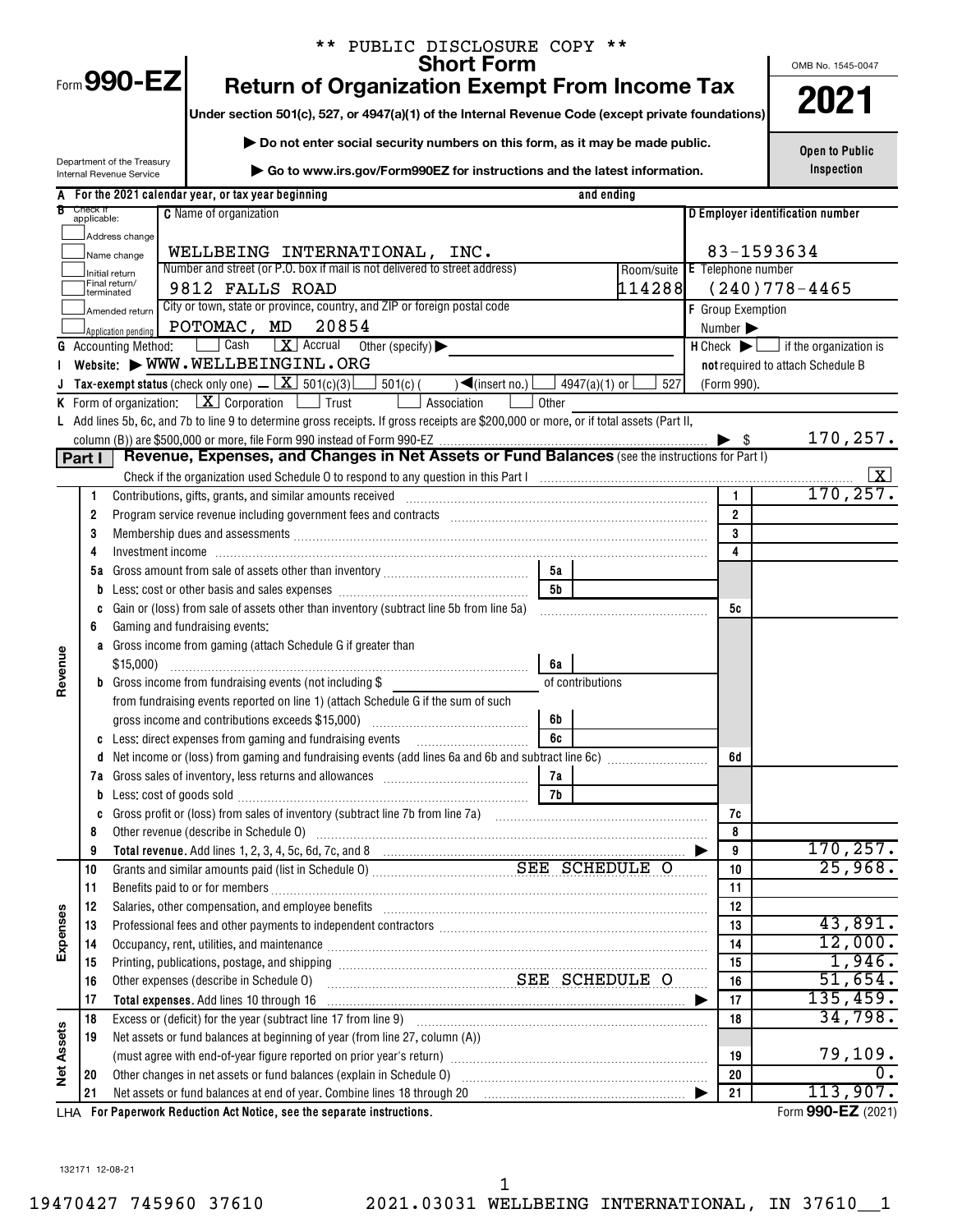| WELLBEING INTERNATIONAL, INC.<br>Form 990-EZ (2021)                                                                                                                                                                                                                                            |                     |                                       | 83-1593634                           | Page 2                                   |
|------------------------------------------------------------------------------------------------------------------------------------------------------------------------------------------------------------------------------------------------------------------------------------------------|---------------------|---------------------------------------|--------------------------------------|------------------------------------------|
| <b>Balance Sheets</b> (see the instructions for Part II)<br>Part II                                                                                                                                                                                                                            |                     |                                       |                                      |                                          |
| Check if the organization used Schedule O to respond to any question in this Part II                                                                                                                                                                                                           |                     |                                       |                                      | $\mathbf{X}$                             |
|                                                                                                                                                                                                                                                                                                |                     | (A) Beginning of year                 |                                      | (B) End of year                          |
| 22                                                                                                                                                                                                                                                                                             |                     | 164, 313.                             | 22                                   | 107,965.                                 |
| 23<br>Land and buildings<br>Other assets (describe in Schedule 0)<br>Cher assets (describe in Schedule 0)<br>CHEDULE O                                                                                                                                                                         |                     |                                       | 23                                   |                                          |
| 24                                                                                                                                                                                                                                                                                             |                     | 19,422.                               | 24                                   | 68,679.                                  |
| 25<br>Total assets<br>Total liabilities (describe in Schedule 0)<br>SEE SCHEDULE O                                                                                                                                                                                                             |                     | 183, 735.                             | 25                                   | 176,644.                                 |
| 26                                                                                                                                                                                                                                                                                             |                     | 104,626.                              | 26                                   | 62,737.                                  |
| Net assets or fund balances (line 27 of column (B) must agree with line 21)<br>27<br>Part III   Statement of Program Service Accomplishments (see the instructions for Part III)                                                                                                               |                     | 79,109.                               | 27                                   | 113,907.                                 |
|                                                                                                                                                                                                                                                                                                |                     |                                       | $\overline{\mathbf{x}}$              | <b>Expenses</b><br>(Required for section |
| Check if the organization used Schedule O to respond to any question in this Part III                                                                                                                                                                                                          |                     |                                       |                                      | $501(c)(3)$ and $501(c)(4)$              |
| What is the organization's primary exempt purpose? SEE SCHEDULE O                                                                                                                                                                                                                              |                     |                                       | others.)                             | organizations; optional for              |
| Describe the organization's program service accomplishments for each of its three largest program services, as measured by expenses. In a clear and concise<br>manner, describe the services provided, the number of persons benefited, and other relevant information for each program title. |                     |                                       |                                      |                                          |
| <b>SEE SCHEDULE O</b><br>28                                                                                                                                                                                                                                                                    |                     |                                       |                                      |                                          |
|                                                                                                                                                                                                                                                                                                |                     |                                       |                                      |                                          |
|                                                                                                                                                                                                                                                                                                |                     |                                       |                                      |                                          |
| (Grants \$                                                                                                                                                                                                                                                                                     |                     |                                       | 128al                                | 83,293.                                  |
| <b>SEE SCHEDULE O</b><br>29                                                                                                                                                                                                                                                                    |                     |                                       |                                      |                                          |
|                                                                                                                                                                                                                                                                                                |                     |                                       |                                      |                                          |
|                                                                                                                                                                                                                                                                                                |                     |                                       |                                      |                                          |
| (Grants \$                                                                                                                                                                                                                                                                                     |                     |                                       | 129al                                | 31,031.                                  |
| <b>SEE SCHEDULE O</b><br>30                                                                                                                                                                                                                                                                    |                     |                                       |                                      |                                          |
|                                                                                                                                                                                                                                                                                                |                     |                                       |                                      |                                          |
|                                                                                                                                                                                                                                                                                                |                     |                                       |                                      |                                          |
| (Grants \$                                                                                                                                                                                                                                                                                     |                     |                                       | 30a                                  | 1,320.                                   |
| 31 Other program services (describe in Schedule O) SEE SCHEDULE O                                                                                                                                                                                                                              |                     |                                       |                                      |                                          |
| (Grants \$                                                                                                                                                                                                                                                                                     |                     |                                       | 31a                                  | 237.                                     |
| 32 Total program service expenses (add lines 28a through 31a)                                                                                                                                                                                                                                  |                     |                                       | 32                                   | 115,881.                                 |
| Part IV   List of Officers, Directors, Trustees, and Key Employees (list each one even if not compensated - see the instructions for Part IV)                                                                                                                                                  |                     |                                       |                                      |                                          |
| Check if the organization used Schedule O to respond to any question in this Part IV                                                                                                                                                                                                           |                     |                                       |                                      | $\boxed{\textbf{X}}$                     |
|                                                                                                                                                                                                                                                                                                | (b) Average hours   | (C) Reportable                        | (d) Health benefits,                 | (e) Estimated                            |
| (a) Name and title                                                                                                                                                                                                                                                                             | per week devoted to | compensation (Forms<br>W-2/1099-MISC/ | contributions to<br>employee benefit | amount of other                          |
|                                                                                                                                                                                                                                                                                                | position            | 1099-NEC)<br>(if not paid, enter -0-) | plans, and deferred<br>compensation  | compensation                             |
| DR. ANDREW ROWAN                                                                                                                                                                                                                                                                               |                     |                                       |                                      |                                          |
| PRESIDENT & CHIEF PROGRAM OFFICER                                                                                                                                                                                                                                                              | 60.00               | 0.                                    | 0.                                   | 0.                                       |
| DR. S. CHINNEY KRISHNA                                                                                                                                                                                                                                                                         |                     |                                       |                                      |                                          |
| VICE PRESIDENT                                                                                                                                                                                                                                                                                 | 15.00               | 0.                                    | 0.                                   | $\mathbf 0$ .                            |
| <b>KATHLEEN ROWAN</b>                                                                                                                                                                                                                                                                          |                     |                                       |                                      |                                          |
| SECRETARY & CHIEF EXECUTIVE OFFICER                                                                                                                                                                                                                                                            | 60.00               | 0.                                    | 0.                                   | $\mathbf 0$ .                            |
| <b>WILLIAM VOORHEES</b>                                                                                                                                                                                                                                                                        |                     |                                       |                                      |                                          |
| <b>TREASURER</b>                                                                                                                                                                                                                                                                               | 15.00               | 0.                                    | 0.                                   | $\mathbf 0$ .                            |
| <b>ERIC BERNTHAL</b>                                                                                                                                                                                                                                                                           |                     |                                       |                                      |                                          |
| <b>BOARD DIRECTOR</b>                                                                                                                                                                                                                                                                          | 15.00               | 0.                                    | 0.                                   | $\mathbf 0$ .                            |
| DR. JACQUELINE BRUNER                                                                                                                                                                                                                                                                          |                     |                                       |                                      |                                          |
| <b>BOARD DIRECTOR</b>                                                                                                                                                                                                                                                                          | 15.00               | 0.                                    | 0.                                   | $\mathbf 0$ .                            |
| DR. JULIE LEVY                                                                                                                                                                                                                                                                                 |                     |                                       |                                      |                                          |
| <b>BOARD DIRECTOR</b>                                                                                                                                                                                                                                                                          | 15.00               | 0.                                    | 0.                                   | $\mathbf 0$ .                            |
|                                                                                                                                                                                                                                                                                                |                     |                                       |                                      |                                          |
|                                                                                                                                                                                                                                                                                                |                     |                                       |                                      |                                          |
|                                                                                                                                                                                                                                                                                                |                     |                                       |                                      |                                          |
|                                                                                                                                                                                                                                                                                                |                     |                                       |                                      |                                          |
|                                                                                                                                                                                                                                                                                                |                     |                                       |                                      |                                          |
|                                                                                                                                                                                                                                                                                                |                     |                                       |                                      |                                          |
|                                                                                                                                                                                                                                                                                                |                     |                                       |                                      |                                          |
|                                                                                                                                                                                                                                                                                                |                     |                                       |                                      |                                          |
|                                                                                                                                                                                                                                                                                                |                     |                                       |                                      |                                          |
|                                                                                                                                                                                                                                                                                                |                     |                                       |                                      |                                          |
|                                                                                                                                                                                                                                                                                                |                     |                                       |                                      |                                          |
| 132172 12-08-21                                                                                                                                                                                                                                                                                |                     |                                       |                                      | Form 990-EZ (2021)                       |

19470427 745960 37610 2021.03031 WELLBEING INTERNATIONAL, IN 37610\_\_1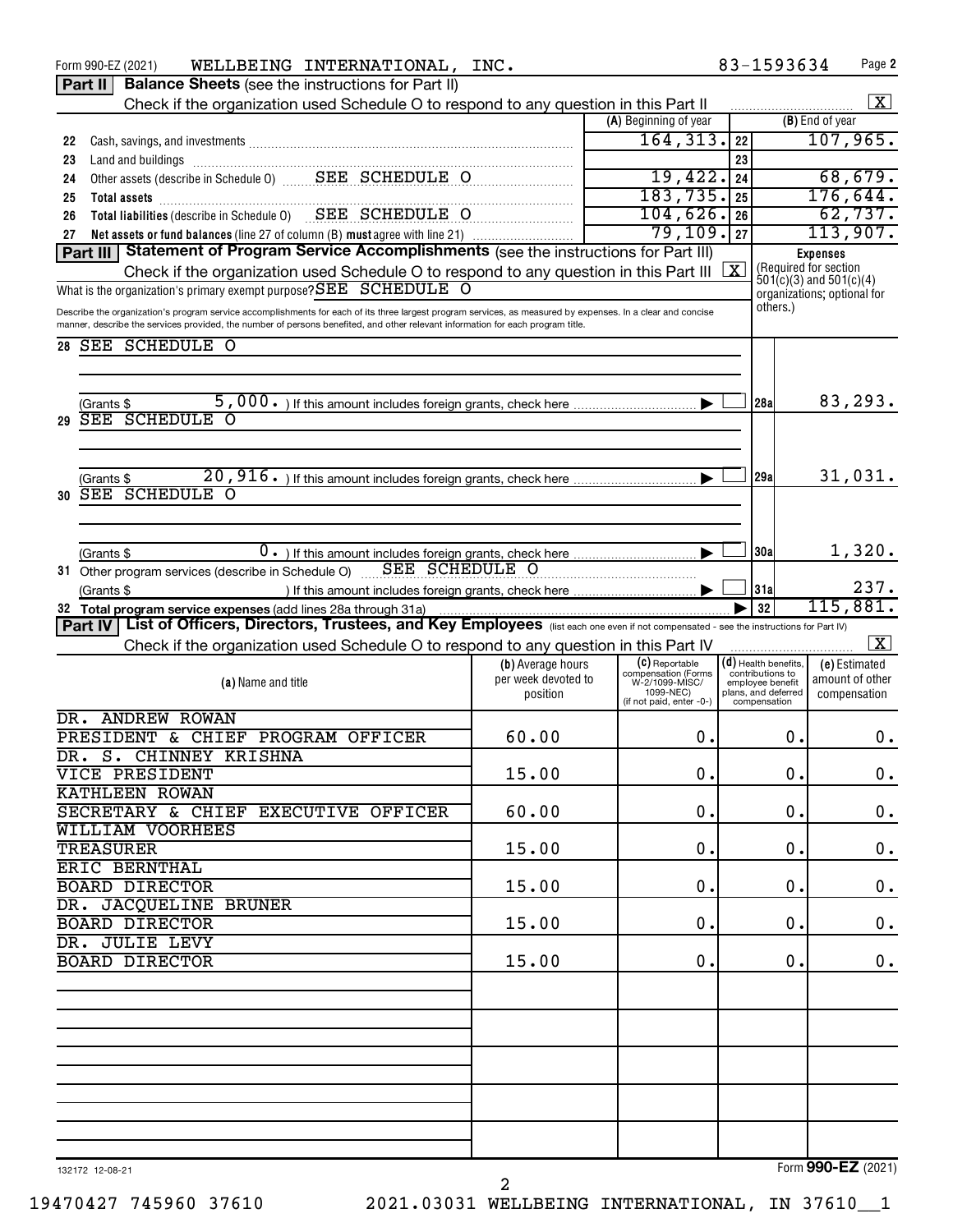| Yes  No<br>Did the organization engage in any significant activity not previously reported to the IRS? If "Yes," provide a detailed description of each<br>33<br>X<br>activity in Schedule O<br>33<br>Were any significant changes made to the organizing or governing documents? If "Yes," attach a conformed copy of the amended<br>34<br>X<br>34<br>35a Did the organization have unrelated business gross income of \$1,000 or more during the year from business activities (such as those reported<br>X<br>on lines 2, 6a, and 7a, among others)?<br>35a<br>N/R<br>35b<br>c Was the organization a section 501(c)(4), 501(c)(5), or 501(c)(6) organization subject to section 6033(e) notice, reporting, and proxy tax<br>X<br>35с<br>Did the organization undergo a liquidation, dissolution, termination, or significant disposition of net assets during the year? If "Yes,"<br>36<br>х<br>36<br>0.<br>х<br>37 <sub>b</sub><br>38a Did the organization borrow from, or make any loans to, any officer, director, trustee, or key employee; or were any such loans made<br>х<br>38a<br>38 <sub>b</sub><br>N/A<br>Section 501(c)(7) organizations. Enter:<br>39<br>N/A<br>39a<br>N/A<br>39b<br>b<br>40a Section $501(c)(3)$ organizations. Enter amount of tax imposed on the organization during the year under:<br>0.<br>$0 \cdot$ ; section 4912 $\triangleright$ $0 \cdot$ ; section 4955 $\triangleright$<br>section $4911$<br><b>b</b> Section 501(c)(3), 501(c)(4), and 501(c)(29) organizations. Did the organization engage in any section 4958 excess benefit<br>transaction during the year, or did it engage in an excess benefit transaction in a prior year that has not been reported on any<br>х<br>40b<br><b>c</b> Section 501(c)(3), 501(c)(4), and 501(c)(29) organizations. Enter amount of tax imposed on<br>0.<br>organization managers or disqualified persons during the year under sections 4912, 4955, and 4958 [<br>d Section 501(c)(3), 501(c)(4), and 501(c)(29) organizations. Enter amount of tax on line 40c reimbursed<br>0.<br>by the organization<br>e All organizations. At any time during the tax year, was the organization a party to a prohibited tax shelter<br>x<br>transaction? If "Yes," complete Form 8886-T<br>40 <sub>e</sub><br>List the states with which a copy of this return is filed $\blacktriangleright$ DC, DE, MD, VA<br>41<br>Telephone no. $\triangleright$ $(240)778 - 4465$<br>42a The organization's books are in care of $\triangleright$ KATHLEEN ROWAN<br>$ZIP + 4$ 20854<br>Located at > 9812 FALLS ROAD, 114288, POTOMAC, MD<br><b>b</b> At any time during the calendar year, did the organization have an interest in or a signature or other authority<br><b>Yes No</b><br>over a financial account in a foreign country (such as a bank account, securities account, or other financial<br>$\overline{\texttt{x}}$<br>42b<br>account)?<br>If "Yes," enter the name of the foreign country<br>See the instructions for exceptions and filing requirements for FinCEN Form 114, Report of Foreign Bank and Financial Accounts (FBAR).<br>x<br>42c<br>If "Yes," enter the name of the foreign country<br>43<br>N/A<br>Yes  No<br>44a Did the organization maintain any donor advised funds during the year? If "Yes," Form 990 must be completed instead of<br>x<br>44a<br>b Did the organization operate one or more hospital facilities during the year? If "Yes," Form 990 must be completed instead<br>х<br>44b<br>$\overline{\textbf{X}}$<br>44c<br>d If "Yes" to line 44c, has the organization filed a Form 720 to report these payments? If "No," provide an explanation<br>44d<br>х<br>45a<br>b Did the organization receive any payment from or engage in any transaction with a controlled entity within the meaning of section<br>45b<br>Form 990-EZ (2021) | Part V<br>Other Information (Note the Schedule A and personal benefit contract statement requirements in the<br>instructions for Part V.) Check if the organization used Sch. O to respond to any question in this Part V |  |  |
|------------------------------------------------------------------------------------------------------------------------------------------------------------------------------------------------------------------------------------------------------------------------------------------------------------------------------------------------------------------------------------------------------------------------------------------------------------------------------------------------------------------------------------------------------------------------------------------------------------------------------------------------------------------------------------------------------------------------------------------------------------------------------------------------------------------------------------------------------------------------------------------------------------------------------------------------------------------------------------------------------------------------------------------------------------------------------------------------------------------------------------------------------------------------------------------------------------------------------------------------------------------------------------------------------------------------------------------------------------------------------------------------------------------------------------------------------------------------------------------------------------------------------------------------------------------------------------------------------------------------------------------------------------------------------------------------------------------------------------------------------------------------------------------------------------------------------------------------------------------------------------------------------------------------------------------------------------------------------------------------------------------------------------------------------------------------------------------------------------------------------------------------------------------------------------------------------------------------------------------------------------------------------------------------------------------------------------------------------------------------------------------------------------------------------------------------------------------------------------------------------------------------------------------------------------------------------------------------------------------------------------------------------------------------------------------------------------------------------------------------------------------------------------------------------------------------------------------------------------------------------------------------------------------------------------------------------------------------------------------------------------------------------------------------------------------------------------------------------------------------------------------------------------------------------------------------------------------------------------------------------------------------------------------------------------------------------------------------------------------------------------------------------------------------------------------------------------------------------------------------------------------------------------------------------------------------------------------------------------------------------------------------------------------------------------------------------------------------------------------------------------------------------------------------------------------------------------------------------|---------------------------------------------------------------------------------------------------------------------------------------------------------------------------------------------------------------------------|--|--|
|                                                                                                                                                                                                                                                                                                                                                                                                                                                                                                                                                                                                                                                                                                                                                                                                                                                                                                                                                                                                                                                                                                                                                                                                                                                                                                                                                                                                                                                                                                                                                                                                                                                                                                                                                                                                                                                                                                                                                                                                                                                                                                                                                                                                                                                                                                                                                                                                                                                                                                                                                                                                                                                                                                                                                                                                                                                                                                                                                                                                                                                                                                                                                                                                                                                                                                                                                                                                                                                                                                                                                                                                                                                                                                                                                                                                                                                      |                                                                                                                                                                                                                           |  |  |
|                                                                                                                                                                                                                                                                                                                                                                                                                                                                                                                                                                                                                                                                                                                                                                                                                                                                                                                                                                                                                                                                                                                                                                                                                                                                                                                                                                                                                                                                                                                                                                                                                                                                                                                                                                                                                                                                                                                                                                                                                                                                                                                                                                                                                                                                                                                                                                                                                                                                                                                                                                                                                                                                                                                                                                                                                                                                                                                                                                                                                                                                                                                                                                                                                                                                                                                                                                                                                                                                                                                                                                                                                                                                                                                                                                                                                                                      |                                                                                                                                                                                                                           |  |  |
|                                                                                                                                                                                                                                                                                                                                                                                                                                                                                                                                                                                                                                                                                                                                                                                                                                                                                                                                                                                                                                                                                                                                                                                                                                                                                                                                                                                                                                                                                                                                                                                                                                                                                                                                                                                                                                                                                                                                                                                                                                                                                                                                                                                                                                                                                                                                                                                                                                                                                                                                                                                                                                                                                                                                                                                                                                                                                                                                                                                                                                                                                                                                                                                                                                                                                                                                                                                                                                                                                                                                                                                                                                                                                                                                                                                                                                                      |                                                                                                                                                                                                                           |  |  |
|                                                                                                                                                                                                                                                                                                                                                                                                                                                                                                                                                                                                                                                                                                                                                                                                                                                                                                                                                                                                                                                                                                                                                                                                                                                                                                                                                                                                                                                                                                                                                                                                                                                                                                                                                                                                                                                                                                                                                                                                                                                                                                                                                                                                                                                                                                                                                                                                                                                                                                                                                                                                                                                                                                                                                                                                                                                                                                                                                                                                                                                                                                                                                                                                                                                                                                                                                                                                                                                                                                                                                                                                                                                                                                                                                                                                                                                      |                                                                                                                                                                                                                           |  |  |
|                                                                                                                                                                                                                                                                                                                                                                                                                                                                                                                                                                                                                                                                                                                                                                                                                                                                                                                                                                                                                                                                                                                                                                                                                                                                                                                                                                                                                                                                                                                                                                                                                                                                                                                                                                                                                                                                                                                                                                                                                                                                                                                                                                                                                                                                                                                                                                                                                                                                                                                                                                                                                                                                                                                                                                                                                                                                                                                                                                                                                                                                                                                                                                                                                                                                                                                                                                                                                                                                                                                                                                                                                                                                                                                                                                                                                                                      |                                                                                                                                                                                                                           |  |  |
|                                                                                                                                                                                                                                                                                                                                                                                                                                                                                                                                                                                                                                                                                                                                                                                                                                                                                                                                                                                                                                                                                                                                                                                                                                                                                                                                                                                                                                                                                                                                                                                                                                                                                                                                                                                                                                                                                                                                                                                                                                                                                                                                                                                                                                                                                                                                                                                                                                                                                                                                                                                                                                                                                                                                                                                                                                                                                                                                                                                                                                                                                                                                                                                                                                                                                                                                                                                                                                                                                                                                                                                                                                                                                                                                                                                                                                                      |                                                                                                                                                                                                                           |  |  |
|                                                                                                                                                                                                                                                                                                                                                                                                                                                                                                                                                                                                                                                                                                                                                                                                                                                                                                                                                                                                                                                                                                                                                                                                                                                                                                                                                                                                                                                                                                                                                                                                                                                                                                                                                                                                                                                                                                                                                                                                                                                                                                                                                                                                                                                                                                                                                                                                                                                                                                                                                                                                                                                                                                                                                                                                                                                                                                                                                                                                                                                                                                                                                                                                                                                                                                                                                                                                                                                                                                                                                                                                                                                                                                                                                                                                                                                      |                                                                                                                                                                                                                           |  |  |
|                                                                                                                                                                                                                                                                                                                                                                                                                                                                                                                                                                                                                                                                                                                                                                                                                                                                                                                                                                                                                                                                                                                                                                                                                                                                                                                                                                                                                                                                                                                                                                                                                                                                                                                                                                                                                                                                                                                                                                                                                                                                                                                                                                                                                                                                                                                                                                                                                                                                                                                                                                                                                                                                                                                                                                                                                                                                                                                                                                                                                                                                                                                                                                                                                                                                                                                                                                                                                                                                                                                                                                                                                                                                                                                                                                                                                                                      |                                                                                                                                                                                                                           |  |  |
|                                                                                                                                                                                                                                                                                                                                                                                                                                                                                                                                                                                                                                                                                                                                                                                                                                                                                                                                                                                                                                                                                                                                                                                                                                                                                                                                                                                                                                                                                                                                                                                                                                                                                                                                                                                                                                                                                                                                                                                                                                                                                                                                                                                                                                                                                                                                                                                                                                                                                                                                                                                                                                                                                                                                                                                                                                                                                                                                                                                                                                                                                                                                                                                                                                                                                                                                                                                                                                                                                                                                                                                                                                                                                                                                                                                                                                                      |                                                                                                                                                                                                                           |  |  |
|                                                                                                                                                                                                                                                                                                                                                                                                                                                                                                                                                                                                                                                                                                                                                                                                                                                                                                                                                                                                                                                                                                                                                                                                                                                                                                                                                                                                                                                                                                                                                                                                                                                                                                                                                                                                                                                                                                                                                                                                                                                                                                                                                                                                                                                                                                                                                                                                                                                                                                                                                                                                                                                                                                                                                                                                                                                                                                                                                                                                                                                                                                                                                                                                                                                                                                                                                                                                                                                                                                                                                                                                                                                                                                                                                                                                                                                      |                                                                                                                                                                                                                           |  |  |
|                                                                                                                                                                                                                                                                                                                                                                                                                                                                                                                                                                                                                                                                                                                                                                                                                                                                                                                                                                                                                                                                                                                                                                                                                                                                                                                                                                                                                                                                                                                                                                                                                                                                                                                                                                                                                                                                                                                                                                                                                                                                                                                                                                                                                                                                                                                                                                                                                                                                                                                                                                                                                                                                                                                                                                                                                                                                                                                                                                                                                                                                                                                                                                                                                                                                                                                                                                                                                                                                                                                                                                                                                                                                                                                                                                                                                                                      |                                                                                                                                                                                                                           |  |  |
|                                                                                                                                                                                                                                                                                                                                                                                                                                                                                                                                                                                                                                                                                                                                                                                                                                                                                                                                                                                                                                                                                                                                                                                                                                                                                                                                                                                                                                                                                                                                                                                                                                                                                                                                                                                                                                                                                                                                                                                                                                                                                                                                                                                                                                                                                                                                                                                                                                                                                                                                                                                                                                                                                                                                                                                                                                                                                                                                                                                                                                                                                                                                                                                                                                                                                                                                                                                                                                                                                                                                                                                                                                                                                                                                                                                                                                                      |                                                                                                                                                                                                                           |  |  |
|                                                                                                                                                                                                                                                                                                                                                                                                                                                                                                                                                                                                                                                                                                                                                                                                                                                                                                                                                                                                                                                                                                                                                                                                                                                                                                                                                                                                                                                                                                                                                                                                                                                                                                                                                                                                                                                                                                                                                                                                                                                                                                                                                                                                                                                                                                                                                                                                                                                                                                                                                                                                                                                                                                                                                                                                                                                                                                                                                                                                                                                                                                                                                                                                                                                                                                                                                                                                                                                                                                                                                                                                                                                                                                                                                                                                                                                      |                                                                                                                                                                                                                           |  |  |
|                                                                                                                                                                                                                                                                                                                                                                                                                                                                                                                                                                                                                                                                                                                                                                                                                                                                                                                                                                                                                                                                                                                                                                                                                                                                                                                                                                                                                                                                                                                                                                                                                                                                                                                                                                                                                                                                                                                                                                                                                                                                                                                                                                                                                                                                                                                                                                                                                                                                                                                                                                                                                                                                                                                                                                                                                                                                                                                                                                                                                                                                                                                                                                                                                                                                                                                                                                                                                                                                                                                                                                                                                                                                                                                                                                                                                                                      |                                                                                                                                                                                                                           |  |  |
|                                                                                                                                                                                                                                                                                                                                                                                                                                                                                                                                                                                                                                                                                                                                                                                                                                                                                                                                                                                                                                                                                                                                                                                                                                                                                                                                                                                                                                                                                                                                                                                                                                                                                                                                                                                                                                                                                                                                                                                                                                                                                                                                                                                                                                                                                                                                                                                                                                                                                                                                                                                                                                                                                                                                                                                                                                                                                                                                                                                                                                                                                                                                                                                                                                                                                                                                                                                                                                                                                                                                                                                                                                                                                                                                                                                                                                                      |                                                                                                                                                                                                                           |  |  |
|                                                                                                                                                                                                                                                                                                                                                                                                                                                                                                                                                                                                                                                                                                                                                                                                                                                                                                                                                                                                                                                                                                                                                                                                                                                                                                                                                                                                                                                                                                                                                                                                                                                                                                                                                                                                                                                                                                                                                                                                                                                                                                                                                                                                                                                                                                                                                                                                                                                                                                                                                                                                                                                                                                                                                                                                                                                                                                                                                                                                                                                                                                                                                                                                                                                                                                                                                                                                                                                                                                                                                                                                                                                                                                                                                                                                                                                      |                                                                                                                                                                                                                           |  |  |
|                                                                                                                                                                                                                                                                                                                                                                                                                                                                                                                                                                                                                                                                                                                                                                                                                                                                                                                                                                                                                                                                                                                                                                                                                                                                                                                                                                                                                                                                                                                                                                                                                                                                                                                                                                                                                                                                                                                                                                                                                                                                                                                                                                                                                                                                                                                                                                                                                                                                                                                                                                                                                                                                                                                                                                                                                                                                                                                                                                                                                                                                                                                                                                                                                                                                                                                                                                                                                                                                                                                                                                                                                                                                                                                                                                                                                                                      |                                                                                                                                                                                                                           |  |  |
|                                                                                                                                                                                                                                                                                                                                                                                                                                                                                                                                                                                                                                                                                                                                                                                                                                                                                                                                                                                                                                                                                                                                                                                                                                                                                                                                                                                                                                                                                                                                                                                                                                                                                                                                                                                                                                                                                                                                                                                                                                                                                                                                                                                                                                                                                                                                                                                                                                                                                                                                                                                                                                                                                                                                                                                                                                                                                                                                                                                                                                                                                                                                                                                                                                                                                                                                                                                                                                                                                                                                                                                                                                                                                                                                                                                                                                                      |                                                                                                                                                                                                                           |  |  |
|                                                                                                                                                                                                                                                                                                                                                                                                                                                                                                                                                                                                                                                                                                                                                                                                                                                                                                                                                                                                                                                                                                                                                                                                                                                                                                                                                                                                                                                                                                                                                                                                                                                                                                                                                                                                                                                                                                                                                                                                                                                                                                                                                                                                                                                                                                                                                                                                                                                                                                                                                                                                                                                                                                                                                                                                                                                                                                                                                                                                                                                                                                                                                                                                                                                                                                                                                                                                                                                                                                                                                                                                                                                                                                                                                                                                                                                      |                                                                                                                                                                                                                           |  |  |
|                                                                                                                                                                                                                                                                                                                                                                                                                                                                                                                                                                                                                                                                                                                                                                                                                                                                                                                                                                                                                                                                                                                                                                                                                                                                                                                                                                                                                                                                                                                                                                                                                                                                                                                                                                                                                                                                                                                                                                                                                                                                                                                                                                                                                                                                                                                                                                                                                                                                                                                                                                                                                                                                                                                                                                                                                                                                                                                                                                                                                                                                                                                                                                                                                                                                                                                                                                                                                                                                                                                                                                                                                                                                                                                                                                                                                                                      |                                                                                                                                                                                                                           |  |  |
|                                                                                                                                                                                                                                                                                                                                                                                                                                                                                                                                                                                                                                                                                                                                                                                                                                                                                                                                                                                                                                                                                                                                                                                                                                                                                                                                                                                                                                                                                                                                                                                                                                                                                                                                                                                                                                                                                                                                                                                                                                                                                                                                                                                                                                                                                                                                                                                                                                                                                                                                                                                                                                                                                                                                                                                                                                                                                                                                                                                                                                                                                                                                                                                                                                                                                                                                                                                                                                                                                                                                                                                                                                                                                                                                                                                                                                                      |                                                                                                                                                                                                                           |  |  |
|                                                                                                                                                                                                                                                                                                                                                                                                                                                                                                                                                                                                                                                                                                                                                                                                                                                                                                                                                                                                                                                                                                                                                                                                                                                                                                                                                                                                                                                                                                                                                                                                                                                                                                                                                                                                                                                                                                                                                                                                                                                                                                                                                                                                                                                                                                                                                                                                                                                                                                                                                                                                                                                                                                                                                                                                                                                                                                                                                                                                                                                                                                                                                                                                                                                                                                                                                                                                                                                                                                                                                                                                                                                                                                                                                                                                                                                      |                                                                                                                                                                                                                           |  |  |
|                                                                                                                                                                                                                                                                                                                                                                                                                                                                                                                                                                                                                                                                                                                                                                                                                                                                                                                                                                                                                                                                                                                                                                                                                                                                                                                                                                                                                                                                                                                                                                                                                                                                                                                                                                                                                                                                                                                                                                                                                                                                                                                                                                                                                                                                                                                                                                                                                                                                                                                                                                                                                                                                                                                                                                                                                                                                                                                                                                                                                                                                                                                                                                                                                                                                                                                                                                                                                                                                                                                                                                                                                                                                                                                                                                                                                                                      |                                                                                                                                                                                                                           |  |  |
|                                                                                                                                                                                                                                                                                                                                                                                                                                                                                                                                                                                                                                                                                                                                                                                                                                                                                                                                                                                                                                                                                                                                                                                                                                                                                                                                                                                                                                                                                                                                                                                                                                                                                                                                                                                                                                                                                                                                                                                                                                                                                                                                                                                                                                                                                                                                                                                                                                                                                                                                                                                                                                                                                                                                                                                                                                                                                                                                                                                                                                                                                                                                                                                                                                                                                                                                                                                                                                                                                                                                                                                                                                                                                                                                                                                                                                                      |                                                                                                                                                                                                                           |  |  |
|                                                                                                                                                                                                                                                                                                                                                                                                                                                                                                                                                                                                                                                                                                                                                                                                                                                                                                                                                                                                                                                                                                                                                                                                                                                                                                                                                                                                                                                                                                                                                                                                                                                                                                                                                                                                                                                                                                                                                                                                                                                                                                                                                                                                                                                                                                                                                                                                                                                                                                                                                                                                                                                                                                                                                                                                                                                                                                                                                                                                                                                                                                                                                                                                                                                                                                                                                                                                                                                                                                                                                                                                                                                                                                                                                                                                                                                      |                                                                                                                                                                                                                           |  |  |
|                                                                                                                                                                                                                                                                                                                                                                                                                                                                                                                                                                                                                                                                                                                                                                                                                                                                                                                                                                                                                                                                                                                                                                                                                                                                                                                                                                                                                                                                                                                                                                                                                                                                                                                                                                                                                                                                                                                                                                                                                                                                                                                                                                                                                                                                                                                                                                                                                                                                                                                                                                                                                                                                                                                                                                                                                                                                                                                                                                                                                                                                                                                                                                                                                                                                                                                                                                                                                                                                                                                                                                                                                                                                                                                                                                                                                                                      |                                                                                                                                                                                                                           |  |  |
|                                                                                                                                                                                                                                                                                                                                                                                                                                                                                                                                                                                                                                                                                                                                                                                                                                                                                                                                                                                                                                                                                                                                                                                                                                                                                                                                                                                                                                                                                                                                                                                                                                                                                                                                                                                                                                                                                                                                                                                                                                                                                                                                                                                                                                                                                                                                                                                                                                                                                                                                                                                                                                                                                                                                                                                                                                                                                                                                                                                                                                                                                                                                                                                                                                                                                                                                                                                                                                                                                                                                                                                                                                                                                                                                                                                                                                                      |                                                                                                                                                                                                                           |  |  |
|                                                                                                                                                                                                                                                                                                                                                                                                                                                                                                                                                                                                                                                                                                                                                                                                                                                                                                                                                                                                                                                                                                                                                                                                                                                                                                                                                                                                                                                                                                                                                                                                                                                                                                                                                                                                                                                                                                                                                                                                                                                                                                                                                                                                                                                                                                                                                                                                                                                                                                                                                                                                                                                                                                                                                                                                                                                                                                                                                                                                                                                                                                                                                                                                                                                                                                                                                                                                                                                                                                                                                                                                                                                                                                                                                                                                                                                      |                                                                                                                                                                                                                           |  |  |
|                                                                                                                                                                                                                                                                                                                                                                                                                                                                                                                                                                                                                                                                                                                                                                                                                                                                                                                                                                                                                                                                                                                                                                                                                                                                                                                                                                                                                                                                                                                                                                                                                                                                                                                                                                                                                                                                                                                                                                                                                                                                                                                                                                                                                                                                                                                                                                                                                                                                                                                                                                                                                                                                                                                                                                                                                                                                                                                                                                                                                                                                                                                                                                                                                                                                                                                                                                                                                                                                                                                                                                                                                                                                                                                                                                                                                                                      |                                                                                                                                                                                                                           |  |  |
|                                                                                                                                                                                                                                                                                                                                                                                                                                                                                                                                                                                                                                                                                                                                                                                                                                                                                                                                                                                                                                                                                                                                                                                                                                                                                                                                                                                                                                                                                                                                                                                                                                                                                                                                                                                                                                                                                                                                                                                                                                                                                                                                                                                                                                                                                                                                                                                                                                                                                                                                                                                                                                                                                                                                                                                                                                                                                                                                                                                                                                                                                                                                                                                                                                                                                                                                                                                                                                                                                                                                                                                                                                                                                                                                                                                                                                                      |                                                                                                                                                                                                                           |  |  |
|                                                                                                                                                                                                                                                                                                                                                                                                                                                                                                                                                                                                                                                                                                                                                                                                                                                                                                                                                                                                                                                                                                                                                                                                                                                                                                                                                                                                                                                                                                                                                                                                                                                                                                                                                                                                                                                                                                                                                                                                                                                                                                                                                                                                                                                                                                                                                                                                                                                                                                                                                                                                                                                                                                                                                                                                                                                                                                                                                                                                                                                                                                                                                                                                                                                                                                                                                                                                                                                                                                                                                                                                                                                                                                                                                                                                                                                      |                                                                                                                                                                                                                           |  |  |
|                                                                                                                                                                                                                                                                                                                                                                                                                                                                                                                                                                                                                                                                                                                                                                                                                                                                                                                                                                                                                                                                                                                                                                                                                                                                                                                                                                                                                                                                                                                                                                                                                                                                                                                                                                                                                                                                                                                                                                                                                                                                                                                                                                                                                                                                                                                                                                                                                                                                                                                                                                                                                                                                                                                                                                                                                                                                                                                                                                                                                                                                                                                                                                                                                                                                                                                                                                                                                                                                                                                                                                                                                                                                                                                                                                                                                                                      |                                                                                                                                                                                                                           |  |  |
|                                                                                                                                                                                                                                                                                                                                                                                                                                                                                                                                                                                                                                                                                                                                                                                                                                                                                                                                                                                                                                                                                                                                                                                                                                                                                                                                                                                                                                                                                                                                                                                                                                                                                                                                                                                                                                                                                                                                                                                                                                                                                                                                                                                                                                                                                                                                                                                                                                                                                                                                                                                                                                                                                                                                                                                                                                                                                                                                                                                                                                                                                                                                                                                                                                                                                                                                                                                                                                                                                                                                                                                                                                                                                                                                                                                                                                                      |                                                                                                                                                                                                                           |  |  |
|                                                                                                                                                                                                                                                                                                                                                                                                                                                                                                                                                                                                                                                                                                                                                                                                                                                                                                                                                                                                                                                                                                                                                                                                                                                                                                                                                                                                                                                                                                                                                                                                                                                                                                                                                                                                                                                                                                                                                                                                                                                                                                                                                                                                                                                                                                                                                                                                                                                                                                                                                                                                                                                                                                                                                                                                                                                                                                                                                                                                                                                                                                                                                                                                                                                                                                                                                                                                                                                                                                                                                                                                                                                                                                                                                                                                                                                      |                                                                                                                                                                                                                           |  |  |
|                                                                                                                                                                                                                                                                                                                                                                                                                                                                                                                                                                                                                                                                                                                                                                                                                                                                                                                                                                                                                                                                                                                                                                                                                                                                                                                                                                                                                                                                                                                                                                                                                                                                                                                                                                                                                                                                                                                                                                                                                                                                                                                                                                                                                                                                                                                                                                                                                                                                                                                                                                                                                                                                                                                                                                                                                                                                                                                                                                                                                                                                                                                                                                                                                                                                                                                                                                                                                                                                                                                                                                                                                                                                                                                                                                                                                                                      |                                                                                                                                                                                                                           |  |  |
|                                                                                                                                                                                                                                                                                                                                                                                                                                                                                                                                                                                                                                                                                                                                                                                                                                                                                                                                                                                                                                                                                                                                                                                                                                                                                                                                                                                                                                                                                                                                                                                                                                                                                                                                                                                                                                                                                                                                                                                                                                                                                                                                                                                                                                                                                                                                                                                                                                                                                                                                                                                                                                                                                                                                                                                                                                                                                                                                                                                                                                                                                                                                                                                                                                                                                                                                                                                                                                                                                                                                                                                                                                                                                                                                                                                                                                                      |                                                                                                                                                                                                                           |  |  |
|                                                                                                                                                                                                                                                                                                                                                                                                                                                                                                                                                                                                                                                                                                                                                                                                                                                                                                                                                                                                                                                                                                                                                                                                                                                                                                                                                                                                                                                                                                                                                                                                                                                                                                                                                                                                                                                                                                                                                                                                                                                                                                                                                                                                                                                                                                                                                                                                                                                                                                                                                                                                                                                                                                                                                                                                                                                                                                                                                                                                                                                                                                                                                                                                                                                                                                                                                                                                                                                                                                                                                                                                                                                                                                                                                                                                                                                      |                                                                                                                                                                                                                           |  |  |
|                                                                                                                                                                                                                                                                                                                                                                                                                                                                                                                                                                                                                                                                                                                                                                                                                                                                                                                                                                                                                                                                                                                                                                                                                                                                                                                                                                                                                                                                                                                                                                                                                                                                                                                                                                                                                                                                                                                                                                                                                                                                                                                                                                                                                                                                                                                                                                                                                                                                                                                                                                                                                                                                                                                                                                                                                                                                                                                                                                                                                                                                                                                                                                                                                                                                                                                                                                                                                                                                                                                                                                                                                                                                                                                                                                                                                                                      |                                                                                                                                                                                                                           |  |  |
|                                                                                                                                                                                                                                                                                                                                                                                                                                                                                                                                                                                                                                                                                                                                                                                                                                                                                                                                                                                                                                                                                                                                                                                                                                                                                                                                                                                                                                                                                                                                                                                                                                                                                                                                                                                                                                                                                                                                                                                                                                                                                                                                                                                                                                                                                                                                                                                                                                                                                                                                                                                                                                                                                                                                                                                                                                                                                                                                                                                                                                                                                                                                                                                                                                                                                                                                                                                                                                                                                                                                                                                                                                                                                                                                                                                                                                                      |                                                                                                                                                                                                                           |  |  |
|                                                                                                                                                                                                                                                                                                                                                                                                                                                                                                                                                                                                                                                                                                                                                                                                                                                                                                                                                                                                                                                                                                                                                                                                                                                                                                                                                                                                                                                                                                                                                                                                                                                                                                                                                                                                                                                                                                                                                                                                                                                                                                                                                                                                                                                                                                                                                                                                                                                                                                                                                                                                                                                                                                                                                                                                                                                                                                                                                                                                                                                                                                                                                                                                                                                                                                                                                                                                                                                                                                                                                                                                                                                                                                                                                                                                                                                      |                                                                                                                                                                                                                           |  |  |
|                                                                                                                                                                                                                                                                                                                                                                                                                                                                                                                                                                                                                                                                                                                                                                                                                                                                                                                                                                                                                                                                                                                                                                                                                                                                                                                                                                                                                                                                                                                                                                                                                                                                                                                                                                                                                                                                                                                                                                                                                                                                                                                                                                                                                                                                                                                                                                                                                                                                                                                                                                                                                                                                                                                                                                                                                                                                                                                                                                                                                                                                                                                                                                                                                                                                                                                                                                                                                                                                                                                                                                                                                                                                                                                                                                                                                                                      |                                                                                                                                                                                                                           |  |  |
|                                                                                                                                                                                                                                                                                                                                                                                                                                                                                                                                                                                                                                                                                                                                                                                                                                                                                                                                                                                                                                                                                                                                                                                                                                                                                                                                                                                                                                                                                                                                                                                                                                                                                                                                                                                                                                                                                                                                                                                                                                                                                                                                                                                                                                                                                                                                                                                                                                                                                                                                                                                                                                                                                                                                                                                                                                                                                                                                                                                                                                                                                                                                                                                                                                                                                                                                                                                                                                                                                                                                                                                                                                                                                                                                                                                                                                                      |                                                                                                                                                                                                                           |  |  |
|                                                                                                                                                                                                                                                                                                                                                                                                                                                                                                                                                                                                                                                                                                                                                                                                                                                                                                                                                                                                                                                                                                                                                                                                                                                                                                                                                                                                                                                                                                                                                                                                                                                                                                                                                                                                                                                                                                                                                                                                                                                                                                                                                                                                                                                                                                                                                                                                                                                                                                                                                                                                                                                                                                                                                                                                                                                                                                                                                                                                                                                                                                                                                                                                                                                                                                                                                                                                                                                                                                                                                                                                                                                                                                                                                                                                                                                      |                                                                                                                                                                                                                           |  |  |
|                                                                                                                                                                                                                                                                                                                                                                                                                                                                                                                                                                                                                                                                                                                                                                                                                                                                                                                                                                                                                                                                                                                                                                                                                                                                                                                                                                                                                                                                                                                                                                                                                                                                                                                                                                                                                                                                                                                                                                                                                                                                                                                                                                                                                                                                                                                                                                                                                                                                                                                                                                                                                                                                                                                                                                                                                                                                                                                                                                                                                                                                                                                                                                                                                                                                                                                                                                                                                                                                                                                                                                                                                                                                                                                                                                                                                                                      |                                                                                                                                                                                                                           |  |  |
|                                                                                                                                                                                                                                                                                                                                                                                                                                                                                                                                                                                                                                                                                                                                                                                                                                                                                                                                                                                                                                                                                                                                                                                                                                                                                                                                                                                                                                                                                                                                                                                                                                                                                                                                                                                                                                                                                                                                                                                                                                                                                                                                                                                                                                                                                                                                                                                                                                                                                                                                                                                                                                                                                                                                                                                                                                                                                                                                                                                                                                                                                                                                                                                                                                                                                                                                                                                                                                                                                                                                                                                                                                                                                                                                                                                                                                                      |                                                                                                                                                                                                                           |  |  |
|                                                                                                                                                                                                                                                                                                                                                                                                                                                                                                                                                                                                                                                                                                                                                                                                                                                                                                                                                                                                                                                                                                                                                                                                                                                                                                                                                                                                                                                                                                                                                                                                                                                                                                                                                                                                                                                                                                                                                                                                                                                                                                                                                                                                                                                                                                                                                                                                                                                                                                                                                                                                                                                                                                                                                                                                                                                                                                                                                                                                                                                                                                                                                                                                                                                                                                                                                                                                                                                                                                                                                                                                                                                                                                                                                                                                                                                      |                                                                                                                                                                                                                           |  |  |
|                                                                                                                                                                                                                                                                                                                                                                                                                                                                                                                                                                                                                                                                                                                                                                                                                                                                                                                                                                                                                                                                                                                                                                                                                                                                                                                                                                                                                                                                                                                                                                                                                                                                                                                                                                                                                                                                                                                                                                                                                                                                                                                                                                                                                                                                                                                                                                                                                                                                                                                                                                                                                                                                                                                                                                                                                                                                                                                                                                                                                                                                                                                                                                                                                                                                                                                                                                                                                                                                                                                                                                                                                                                                                                                                                                                                                                                      |                                                                                                                                                                                                                           |  |  |
|                                                                                                                                                                                                                                                                                                                                                                                                                                                                                                                                                                                                                                                                                                                                                                                                                                                                                                                                                                                                                                                                                                                                                                                                                                                                                                                                                                                                                                                                                                                                                                                                                                                                                                                                                                                                                                                                                                                                                                                                                                                                                                                                                                                                                                                                                                                                                                                                                                                                                                                                                                                                                                                                                                                                                                                                                                                                                                                                                                                                                                                                                                                                                                                                                                                                                                                                                                                                                                                                                                                                                                                                                                                                                                                                                                                                                                                      |                                                                                                                                                                                                                           |  |  |
|                                                                                                                                                                                                                                                                                                                                                                                                                                                                                                                                                                                                                                                                                                                                                                                                                                                                                                                                                                                                                                                                                                                                                                                                                                                                                                                                                                                                                                                                                                                                                                                                                                                                                                                                                                                                                                                                                                                                                                                                                                                                                                                                                                                                                                                                                                                                                                                                                                                                                                                                                                                                                                                                                                                                                                                                                                                                                                                                                                                                                                                                                                                                                                                                                                                                                                                                                                                                                                                                                                                                                                                                                                                                                                                                                                                                                                                      |                                                                                                                                                                                                                           |  |  |
|                                                                                                                                                                                                                                                                                                                                                                                                                                                                                                                                                                                                                                                                                                                                                                                                                                                                                                                                                                                                                                                                                                                                                                                                                                                                                                                                                                                                                                                                                                                                                                                                                                                                                                                                                                                                                                                                                                                                                                                                                                                                                                                                                                                                                                                                                                                                                                                                                                                                                                                                                                                                                                                                                                                                                                                                                                                                                                                                                                                                                                                                                                                                                                                                                                                                                                                                                                                                                                                                                                                                                                                                                                                                                                                                                                                                                                                      |                                                                                                                                                                                                                           |  |  |
|                                                                                                                                                                                                                                                                                                                                                                                                                                                                                                                                                                                                                                                                                                                                                                                                                                                                                                                                                                                                                                                                                                                                                                                                                                                                                                                                                                                                                                                                                                                                                                                                                                                                                                                                                                                                                                                                                                                                                                                                                                                                                                                                                                                                                                                                                                                                                                                                                                                                                                                                                                                                                                                                                                                                                                                                                                                                                                                                                                                                                                                                                                                                                                                                                                                                                                                                                                                                                                                                                                                                                                                                                                                                                                                                                                                                                                                      |                                                                                                                                                                                                                           |  |  |
|                                                                                                                                                                                                                                                                                                                                                                                                                                                                                                                                                                                                                                                                                                                                                                                                                                                                                                                                                                                                                                                                                                                                                                                                                                                                                                                                                                                                                                                                                                                                                                                                                                                                                                                                                                                                                                                                                                                                                                                                                                                                                                                                                                                                                                                                                                                                                                                                                                                                                                                                                                                                                                                                                                                                                                                                                                                                                                                                                                                                                                                                                                                                                                                                                                                                                                                                                                                                                                                                                                                                                                                                                                                                                                                                                                                                                                                      |                                                                                                                                                                                                                           |  |  |

Form 990-EZ (2021) WELLBEING INTERNATIONAL, INC.  $83-1593634$  Page

132173 12-08-21

19470427 745960 37610 2021.03031 WELLBEING INTERNATIONAL, IN 37610\_\_1 3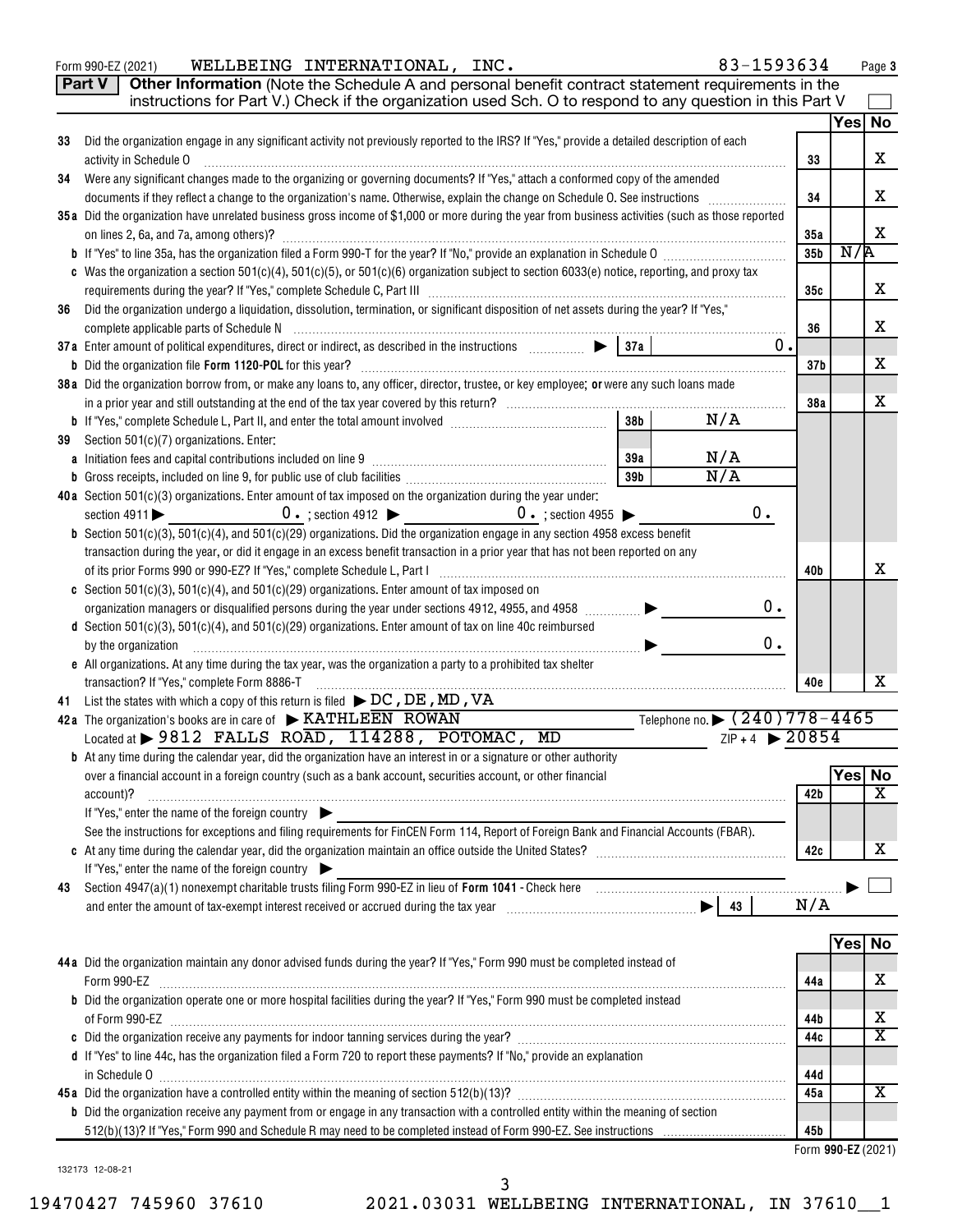| Form 990-EZ (2021) |                                                                                                                                                                                                                                                                                                                          | WELLBEING INTERNATIONAL, INC. |          |                                          |                                       | 83-1593634                                                     | Page 4                                                          |
|--------------------|--------------------------------------------------------------------------------------------------------------------------------------------------------------------------------------------------------------------------------------------------------------------------------------------------------------------------|-------------------------------|----------|------------------------------------------|---------------------------------------|----------------------------------------------------------------|-----------------------------------------------------------------|
| 46                 | Did the organization engage, directly or indirectly, in political campaign activities on behalf of or in opposition to candidates for public office?                                                                                                                                                                     |                               |          |                                          |                                       |                                                                | Yes<br><b>No</b><br>X<br>46                                     |
| Part VI            | Section 501(c)(3) Organizations Only                                                                                                                                                                                                                                                                                     |                               |          |                                          |                                       |                                                                |                                                                 |
|                    | All section 501(c)(3) organizations must answer questions 47-49b and 52, and complete the tables for lines 50 and 51.                                                                                                                                                                                                    |                               |          |                                          |                                       |                                                                |                                                                 |
|                    |                                                                                                                                                                                                                                                                                                                          |                               |          |                                          |                                       |                                                                | Yesl<br>No                                                      |
| 47                 | Did the organization engage in lobbying activities or have a section 501(h) election in effect during the tax year?                                                                                                                                                                                                      |                               |          |                                          |                                       |                                                                |                                                                 |
|                    |                                                                                                                                                                                                                                                                                                                          |                               |          |                                          |                                       |                                                                | х<br>47                                                         |
| 48                 |                                                                                                                                                                                                                                                                                                                          |                               |          |                                          |                                       |                                                                | $\overline{\texttt{x}}$<br>48<br>$\overline{\mathbf{x}}$<br>49a |
|                    |                                                                                                                                                                                                                                                                                                                          |                               |          |                                          |                                       |                                                                | 49b                                                             |
| 50                 | Complete this table for the organization's five highest compensated employees (other than officers, directors, trustees, and key employees) who each received more                                                                                                                                                       |                               |          |                                          |                                       |                                                                |                                                                 |
|                    | than \$100,000 of compensation from the organization. If there is none, enter "None."                                                                                                                                                                                                                                    |                               |          |                                          |                                       |                                                                |                                                                 |
|                    | (a) Name and title of each employee                                                                                                                                                                                                                                                                                      |                               |          | (b) Average hours<br>per week devoted to | (C) Reportable<br>compensation (Forms | $(d)$ Health benefits,<br>contributions to<br>employee benefit | (e) Estimated<br>amount of other                                |
|                    |                                                                                                                                                                                                                                                                                                                          | <b>NONE</b>                   |          | position                                 | W-2/1099-MISC/<br>1099-NEC)           | plans, and deferred<br>compensation                            | compensation                                                    |
|                    |                                                                                                                                                                                                                                                                                                                          |                               |          |                                          |                                       |                                                                |                                                                 |
|                    |                                                                                                                                                                                                                                                                                                                          |                               |          |                                          |                                       |                                                                |                                                                 |
|                    |                                                                                                                                                                                                                                                                                                                          |                               |          |                                          |                                       |                                                                |                                                                 |
|                    |                                                                                                                                                                                                                                                                                                                          |                               |          |                                          |                                       |                                                                |                                                                 |
|                    |                                                                                                                                                                                                                                                                                                                          |                               |          |                                          |                                       |                                                                |                                                                 |
|                    |                                                                                                                                                                                                                                                                                                                          |                               |          |                                          |                                       |                                                                |                                                                 |
|                    |                                                                                                                                                                                                                                                                                                                          |                               |          |                                          |                                       |                                                                |                                                                 |
|                    |                                                                                                                                                                                                                                                                                                                          |                               |          |                                          |                                       |                                                                |                                                                 |
| Ť.<br>51           | Complete this table for the organization's five highest compensated independent contractors who each received more than \$100,000 of compensation from the<br>organization. If there is none, enter "None."                                                                                                              | <b>NONE</b>                   |          |                                          |                                       |                                                                |                                                                 |
|                    | (a) Name and business address of each independent contractor                                                                                                                                                                                                                                                             |                               |          |                                          | (b) Type of service                   |                                                                | (c) Compensation                                                |
|                    |                                                                                                                                                                                                                                                                                                                          |                               |          |                                          |                                       |                                                                |                                                                 |
|                    |                                                                                                                                                                                                                                                                                                                          |                               |          |                                          |                                       |                                                                |                                                                 |
|                    |                                                                                                                                                                                                                                                                                                                          |                               |          |                                          |                                       |                                                                |                                                                 |
|                    |                                                                                                                                                                                                                                                                                                                          |                               |          |                                          |                                       |                                                                |                                                                 |
|                    |                                                                                                                                                                                                                                                                                                                          |                               |          |                                          |                                       |                                                                |                                                                 |
|                    |                                                                                                                                                                                                                                                                                                                          |                               |          |                                          |                                       |                                                                |                                                                 |
|                    |                                                                                                                                                                                                                                                                                                                          |                               |          |                                          |                                       |                                                                |                                                                 |
|                    | d Total number of other independent contractors each receiving over \$100,000                                                                                                                                                                                                                                            |                               |          |                                          |                                       |                                                                |                                                                 |
| 52                 | Did the organization complete Schedule A? Note: All section 501(c)(3) organizations must attach a                                                                                                                                                                                                                        |                               |          |                                          |                                       |                                                                |                                                                 |
|                    |                                                                                                                                                                                                                                                                                                                          |                               |          |                                          |                                       |                                                                | $\overline{X}$ Yes<br>No                                        |
|                    | Under penalties of perjury, I declare that I have examined this return, including accompanying schedules and statements, and to the best of my knowledge and belief, it is<br>true, correct, and complete. Declaration of preparer (other than officer) is based on all information of which preparer has any knowledge. |                               |          |                                          |                                       |                                                                |                                                                 |
|                    |                                                                                                                                                                                                                                                                                                                          |                               |          |                                          |                                       |                                                                |                                                                 |
| Sign               | Signature of officer                                                                                                                                                                                                                                                                                                     |                               |          |                                          |                                       | Date                                                           |                                                                 |
| <b>Here</b>        | KATHLEEN ROWAN, CEO<br>Type or print name and title                                                                                                                                                                                                                                                                      |                               |          |                                          |                                       |                                                                |                                                                 |
|                    | Print/Type preparer's name                                                                                                                                                                                                                                                                                               | Preparer's signature          |          | Date                                     | Check                                 | PTIN<br>if                                                     |                                                                 |
| Paid               | RICHARD J. LOCASTRO,                                                                                                                                                                                                                                                                                                     |                               |          |                                          | self-employed                         |                                                                |                                                                 |
| Preparer           | CPA                                                                                                                                                                                                                                                                                                                      |                               |          | 04/27/22                                 |                                       |                                                                | P00288314                                                       |
| <b>Use Only</b>    | Firm's name GELMAN, ROSENBERG $\&^{\triangledown}$                                                                                                                                                                                                                                                                       |                               | FREEDMAN |                                          | Firm's EIN                            | $52 - 1392008$                                                 |                                                                 |
|                    | Firm's address > 4550 MONTGOMERY AVE SUITE 800N                                                                                                                                                                                                                                                                          | BETHESDA, MD 20814-2930       |          |                                          | Phone no.                             | 301)                                                           | $951 - 9090$                                                    |
|                    | May the IRS discuss this return with the preparer shown above? See instructions                                                                                                                                                                                                                                          |                               |          |                                          |                                       |                                                                | $X$ Yes<br>No                                                   |
|                    |                                                                                                                                                                                                                                                                                                                          |                               |          |                                          |                                       |                                                                | Form 990-EZ (2021)                                              |
| 132174 12-08-21    |                                                                                                                                                                                                                                                                                                                          |                               |          |                                          |                                       |                                                                |                                                                 |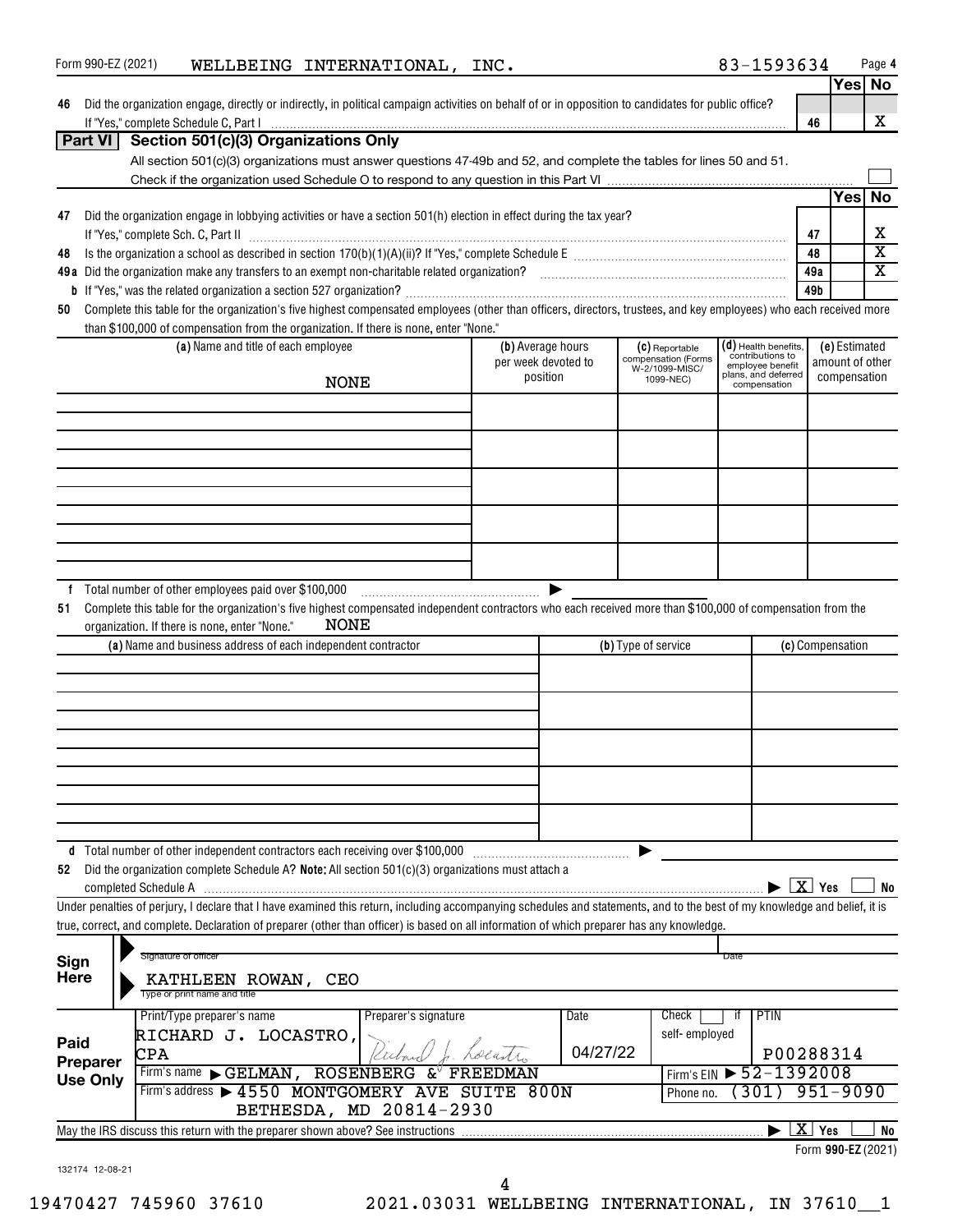Department of the Treasury Internal Revenue Service

# Form 990)<br>
Complete if the organization is a section 501(c)(3) organization or a section<br> **Public Charity Status and Public Support**

**4947(a)(1) nonexempt charitable trust. | Attach to Form 990 or Form 990-EZ.** 

**| Go to www.irs.gov/Form990 for instructions and the latest information.**

| OMB No. 1545-0047                   |
|-------------------------------------|
|                                     |
| <b>Open to Public</b><br>Inspection |

 $\blacksquare$ 

**Name of the organization** 

|                |               |                                                                                                                                                                                       |          | WELLBEING INTERNATIONAL, INC.                         |                                                                |    |                            | 83-1593634                 |  |
|----------------|---------------|---------------------------------------------------------------------------------------------------------------------------------------------------------------------------------------|----------|-------------------------------------------------------|----------------------------------------------------------------|----|----------------------------|----------------------------|--|
|                | <b>Part I</b> | Reason for Public Charity Status. (All organizations must complete this part.) See instructions.                                                                                      |          |                                                       |                                                                |    |                            |                            |  |
|                |               | The organization is not a private foundation because it is: (For lines 1 through 12, check only one box.)                                                                             |          |                                                       |                                                                |    |                            |                            |  |
| 1              |               | A church, convention of churches, or association of churches described in section 170(b)(1)(A)(i).                                                                                    |          |                                                       |                                                                |    |                            |                            |  |
| 2              |               | A school described in section 170(b)(1)(A)(ii). (Attach Schedule E (Form 990).)                                                                                                       |          |                                                       |                                                                |    |                            |                            |  |
| 3              |               | A hospital or a cooperative hospital service organization described in section 170(b)(1)(A)(iii).                                                                                     |          |                                                       |                                                                |    |                            |                            |  |
| 4              |               | A medical research organization operated in conjunction with a hospital described in section 170(b)(1)(A)(iii). Enter the hospital's name,                                            |          |                                                       |                                                                |    |                            |                            |  |
|                |               | city, and state:                                                                                                                                                                      |          |                                                       |                                                                |    |                            |                            |  |
| 5              |               | An organization operated for the benefit of a college or university owned or operated by a governmental unit described in                                                             |          |                                                       |                                                                |    |                            |                            |  |
|                |               | section 170(b)(1)(A)(iv). (Complete Part II.)                                                                                                                                         |          |                                                       |                                                                |    |                            |                            |  |
| 6              |               | A federal, state, or local government or governmental unit described in section 170(b)(1)(A)(v).                                                                                      |          |                                                       |                                                                |    |                            |                            |  |
| $\overline{7}$ | $\mathbf{X}$  | An organization that normally receives a substantial part of its support from a governmental unit or from the general public described in                                             |          |                                                       |                                                                |    |                            |                            |  |
|                |               | section 170(b)(1)(A)(vi). (Complete Part II.)                                                                                                                                         |          |                                                       |                                                                |    |                            |                            |  |
| 8              |               | A community trust described in section 170(b)(1)(A)(vi). (Complete Part II.)                                                                                                          |          |                                                       |                                                                |    |                            |                            |  |
| 9              |               | An agricultural research organization described in section 170(b)(1)(A)(ix) operated in conjunction with a land-grant college                                                         |          |                                                       |                                                                |    |                            |                            |  |
|                |               | or university or a non-land-grant college of agriculture (see instructions). Enter the name, city, and state of the college or                                                        |          |                                                       |                                                                |    |                            |                            |  |
|                |               | university:                                                                                                                                                                           |          |                                                       |                                                                |    |                            |                            |  |
| 10             |               | An organization that normally receives (1) more than 33 1/3% of its support from contributions, membership fees, and gross receipts from                                              |          |                                                       |                                                                |    |                            |                            |  |
|                |               | activities related to its exempt functions, subject to certain exceptions; and (2) no more than 33 1/3% of its support from gross investment                                          |          |                                                       |                                                                |    |                            |                            |  |
|                |               | income and unrelated business taxable income (less section 511 tax) from businesses acquired by the organization after June 30, 1975.                                                 |          |                                                       |                                                                |    |                            |                            |  |
|                |               | See section 509(a)(2). (Complete Part III.)                                                                                                                                           |          |                                                       |                                                                |    |                            |                            |  |
| 11             |               | An organization organized and operated exclusively to test for public safety. See section 509(a)(4).                                                                                  |          |                                                       |                                                                |    |                            |                            |  |
| 12             |               | An organization organized and operated exclusively for the benefit of, to perform the functions of, or to carry out the purposes of one or                                            |          |                                                       |                                                                |    |                            |                            |  |
|                |               | more publicly supported organizations described in section 509(a)(1) or section 509(a)(2). See section 509(a)(3). Check the box on                                                    |          |                                                       |                                                                |    |                            |                            |  |
|                |               | lines 12a through 12d that describes the type of supporting organization and complete lines 12e, 12f, and 12g.                                                                        |          |                                                       |                                                                |    |                            |                            |  |
| а              |               | Type I. A supporting organization operated, supervised, or controlled by its supported organization(s), typically by giving                                                           |          |                                                       |                                                                |    |                            |                            |  |
|                |               | the supported organization(s) the power to regularly appoint or elect a majority of the directors or trustees of the supporting                                                       |          |                                                       |                                                                |    |                            |                            |  |
| b              |               | organization. You must complete Part IV, Sections A and B.<br>Type II. A supporting organization supervised or controlled in connection with its supported organization(s), by having |          |                                                       |                                                                |    |                            |                            |  |
|                |               | control or management of the supporting organization vested in the same persons that control or manage the supported                                                                  |          |                                                       |                                                                |    |                            |                            |  |
|                |               | organization(s). You must complete Part IV, Sections A and C.                                                                                                                         |          |                                                       |                                                                |    |                            |                            |  |
| c              |               | Type III functionally integrated. A supporting organization operated in connection with, and functionally integrated with,                                                            |          |                                                       |                                                                |    |                            |                            |  |
|                |               | its supported organization(s) (see instructions). You must complete Part IV, Sections A, D, and E.                                                                                    |          |                                                       |                                                                |    |                            |                            |  |
| d              |               | Type III non-functionally integrated. A supporting organization operated in connection with its supported organization(s)                                                             |          |                                                       |                                                                |    |                            |                            |  |
|                |               | that is not functionally integrated. The organization generally must satisfy a distribution requirement and an attentiveness                                                          |          |                                                       |                                                                |    |                            |                            |  |
|                |               | requirement (see instructions). You must complete Part IV, Sections A and D, and Part V.                                                                                              |          |                                                       |                                                                |    |                            |                            |  |
| е              |               | Check this box if the organization received a written determination from the IRS that it is a Type I, Type II, Type III                                                               |          |                                                       |                                                                |    |                            |                            |  |
|                |               | functionally integrated, or Type III non-functionally integrated supporting organization.                                                                                             |          |                                                       |                                                                |    |                            |                            |  |
| f.             |               | Enter the number of supported organizations                                                                                                                                           |          |                                                       |                                                                |    |                            |                            |  |
| a              |               | Provide the following information about the supported organization(s).                                                                                                                |          |                                                       |                                                                |    |                            |                            |  |
|                |               | (i) Name of supported                                                                                                                                                                 | (ii) EIN | (iii) Type of organization                            | (iv) Is the organization listed<br>in your governing document? |    | (v) Amount of monetary     | (vi) Amount of other       |  |
|                |               | organization                                                                                                                                                                          |          | (described on lines 1-10<br>above (see instructions)) | Yes                                                            | No | support (see instructions) | support (see instructions) |  |
|                |               |                                                                                                                                                                                       |          |                                                       |                                                                |    |                            |                            |  |
|                |               |                                                                                                                                                                                       |          |                                                       |                                                                |    |                            |                            |  |
|                |               |                                                                                                                                                                                       |          |                                                       |                                                                |    |                            |                            |  |
|                |               |                                                                                                                                                                                       |          |                                                       |                                                                |    |                            |                            |  |
|                |               |                                                                                                                                                                                       |          |                                                       |                                                                |    |                            |                            |  |
|                |               |                                                                                                                                                                                       |          |                                                       |                                                                |    |                            |                            |  |
|                |               |                                                                                                                                                                                       |          |                                                       |                                                                |    |                            |                            |  |
|                |               |                                                                                                                                                                                       |          |                                                       |                                                                |    |                            |                            |  |
|                |               |                                                                                                                                                                                       |          |                                                       |                                                                |    |                            |                            |  |
|                |               |                                                                                                                                                                                       |          |                                                       |                                                                |    |                            |                            |  |
| <b>Total</b>   |               |                                                                                                                                                                                       |          |                                                       |                                                                |    |                            |                            |  |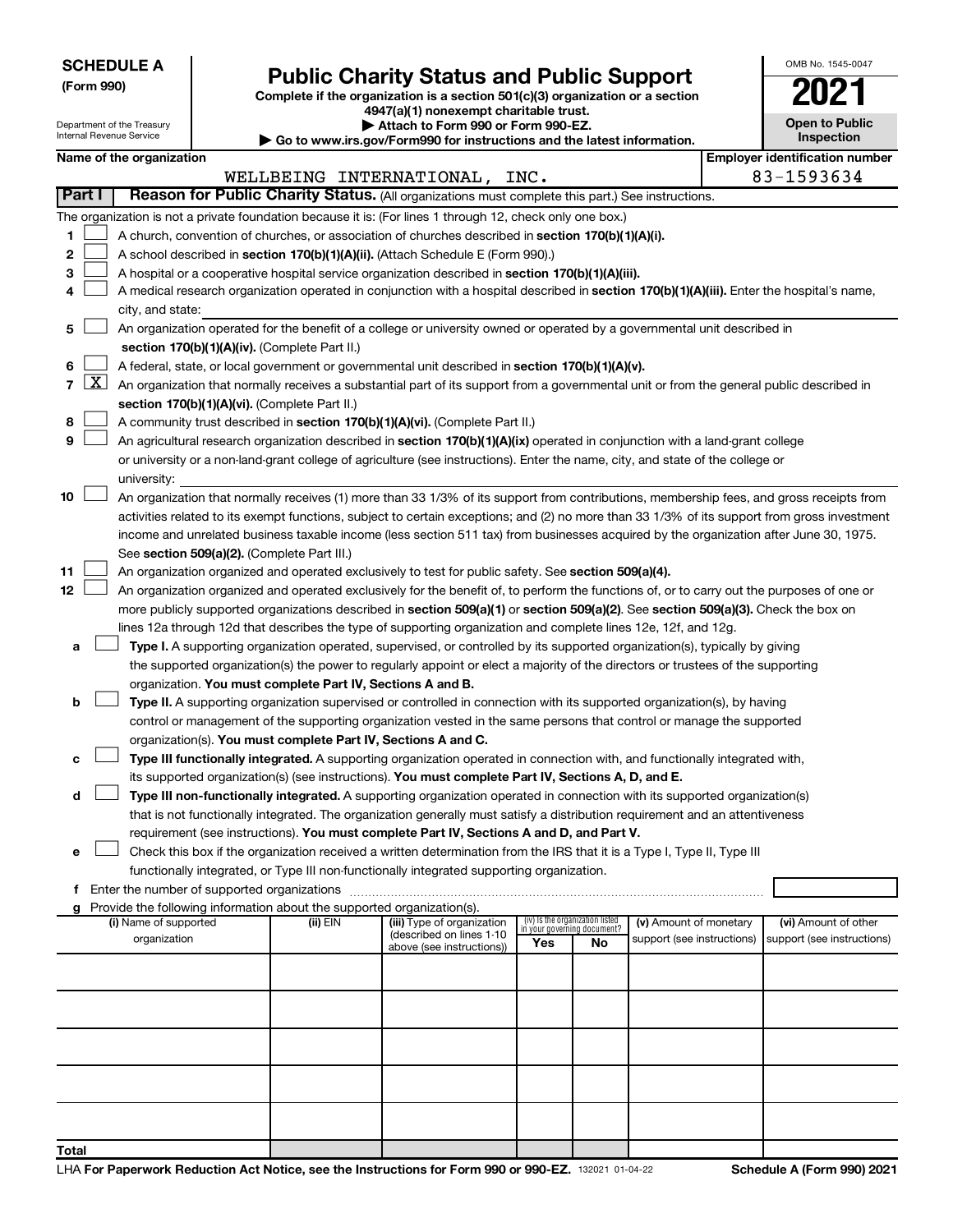Schedule A (Form 990) 2021 Page WELLBEING INTERNATIONAL, INC. 83-1593634

**Part II Support Schedule for Organizations Described in Sections 170(b)(1)(A)(iv) and 170(b)(1)(A)(vi)**

(Complete only if you checked the box on line 5, 7, or 8 of Part I or if the organization failed to qualify under Part III. If the organization fails to qualify under the tests listed below, please complete Part III.)

| <b>Section A. Public Support</b>                                                                                                                                                                                               |          |                        |            |            |                       |                                          |
|--------------------------------------------------------------------------------------------------------------------------------------------------------------------------------------------------------------------------------|----------|------------------------|------------|------------|-----------------------|------------------------------------------|
| Calendar year (or fiscal year beginning in)                                                                                                                                                                                    | (a) 2017 | $(b)$ 2018             | $(c)$ 2019 | $(d)$ 2020 | (e) 2021              | (f) Total                                |
| 1 Gifts, grants, contributions, and                                                                                                                                                                                            |          |                        |            |            |                       |                                          |
| membership fees received. (Do not                                                                                                                                                                                              |          |                        |            |            |                       |                                          |
| include any "unusual grants.")                                                                                                                                                                                                 |          | 22,540.                | 62, 135.   | 197, 473.  | 170, 257.             | 452,405.                                 |
| 2 Tax revenues levied for the organ-                                                                                                                                                                                           |          |                        |            |            |                       |                                          |
| ization's benefit and either paid to                                                                                                                                                                                           |          |                        |            |            |                       |                                          |
| or expended on its behalf                                                                                                                                                                                                      |          |                        |            |            |                       |                                          |
| 3 The value of services or facilities                                                                                                                                                                                          |          |                        |            |            |                       |                                          |
| furnished by a governmental unit to                                                                                                                                                                                            |          |                        |            |            |                       |                                          |
| the organization without charge                                                                                                                                                                                                |          |                        |            |            |                       |                                          |
| 4 Total. Add lines 1 through 3                                                                                                                                                                                                 |          | 22,540.                | 62, 135.   |            | $197, 473.$ 170, 257. | 452, 405.                                |
| 5 The portion of total contributions                                                                                                                                                                                           |          |                        |            |            |                       |                                          |
| by each person (other than a                                                                                                                                                                                                   |          |                        |            |            |                       |                                          |
| governmental unit or publicly                                                                                                                                                                                                  |          |                        |            |            |                       |                                          |
| supported organization) included                                                                                                                                                                                               |          |                        |            |            |                       |                                          |
| on line 1 that exceeds 2% of the                                                                                                                                                                                               |          |                        |            |            |                       |                                          |
| amount shown on line 11,                                                                                                                                                                                                       |          |                        |            |            |                       |                                          |
| column (f)                                                                                                                                                                                                                     |          |                        |            |            |                       | 294,386.                                 |
| 6 Public support. Subtract line 5 from line 4.                                                                                                                                                                                 |          |                        |            |            |                       | 158,019.                                 |
| <b>Section B. Total Support</b>                                                                                                                                                                                                |          |                        |            |            |                       |                                          |
| Calendar year (or fiscal year beginning in)                                                                                                                                                                                    | (a) 2017 | (b) 2018               | $(c)$ 2019 | $(d)$ 2020 | (e) 2021              |                                          |
| 7 Amounts from line 4                                                                                                                                                                                                          |          | $\overline{22}$ , 540. | 62,135.    | 197,473.   | 170,257 <b>.</b>      | (f) Total $452, 405$ .                   |
| 8 Gross income from interest.                                                                                                                                                                                                  |          |                        |            |            |                       |                                          |
| dividends, payments received on                                                                                                                                                                                                |          |                        |            |            |                       |                                          |
| securities loans, rents, royalties,                                                                                                                                                                                            |          |                        |            |            |                       |                                          |
| and income from similar sources                                                                                                                                                                                                |          |                        |            |            |                       |                                          |
| <b>9</b> Net income from unrelated business                                                                                                                                                                                    |          |                        |            |            |                       |                                          |
| activities, whether or not the                                                                                                                                                                                                 |          |                        |            |            |                       |                                          |
| business is regularly carried on                                                                                                                                                                                               |          |                        |            |            |                       |                                          |
| 10 Other income. Do not include gain                                                                                                                                                                                           |          |                        |            |            |                       |                                          |
| or loss from the sale of capital                                                                                                                                                                                               |          |                        |            |            |                       |                                          |
| assets (Explain in Part VI.)                                                                                                                                                                                                   |          |                        |            |            |                       |                                          |
| <b>11 Total support.</b> Add lines 7 through 10                                                                                                                                                                                |          |                        |            |            |                       | 452, 405.                                |
| <b>12</b> Gross receipts from related activities, etc. (see instructions)                                                                                                                                                      |          |                        |            |            | 12                    |                                          |
| 13 First 5 years. If the Form 990 is for the organization's first, second, third, fourth, or fifth tax year as a section 501(c)(3)                                                                                             |          |                        |            |            |                       |                                          |
|                                                                                                                                                                                                                                |          |                        |            |            |                       | $\blacktriangleright$ $\boxed{\text{X}}$ |
| <b>Section C. Computation of Public Support Percentage</b>                                                                                                                                                                     |          |                        |            |            |                       |                                          |
|                                                                                                                                                                                                                                |          |                        |            |            | 14                    | %                                        |
|                                                                                                                                                                                                                                |          |                        |            |            | 15                    | %                                        |
| 16a 33 1/3% support test - 2021. If the organization did not check the box on line 13, and line 14 is 33 1/3% or more, check this box and                                                                                      |          |                        |            |            |                       |                                          |
| stop here. The organization qualifies as a publicly supported organization manufactured content and the support of the state of the state of the state of the state of the state of the state of the state of the state of the |          |                        |            |            |                       |                                          |
| b 33 1/3% support test - 2020. If the organization did not check a box on line 13 or 16a, and line 15 is 33 1/3% or more, check this box                                                                                       |          |                        |            |            |                       |                                          |
|                                                                                                                                                                                                                                |          |                        |            |            |                       |                                          |
| 17a 10% -facts-and-circumstances test - 2021. If the organization did not check a box on line 13, 16a, or 16b, and line 14 is 10% or more,                                                                                     |          |                        |            |            |                       |                                          |
| and if the organization meets the facts-and-circumstances test, check this box and stop here. Explain in Part VI how the organization                                                                                          |          |                        |            |            |                       |                                          |
| meets the facts-and-circumstances test. The organization qualifies as a publicly supported organization                                                                                                                        |          |                        |            |            |                       |                                          |
| <b>b 10%</b> -facts-and-circumstances test - 2020. If the organization did not check a box on line 13, 16a, 16b, or 17a, and line 15 is 10% or                                                                                 |          |                        |            |            |                       |                                          |
| more, and if the organization meets the facts-and-circumstances test, check this box and <b>stop here.</b> Explain in Part VI how the                                                                                          |          |                        |            |            |                       |                                          |
| organization meets the facts-and-circumstances test. The organization qualifies as a publicly supported organization                                                                                                           |          |                        |            |            |                       |                                          |
| 18 Private foundation. If the organization did not check a box on line 13, 16a, 16b, 17a, or 17b, check this box and see instructions                                                                                          |          |                        |            |            |                       |                                          |
|                                                                                                                                                                                                                                |          |                        |            |            |                       | Schedule A (Form 990) 2021               |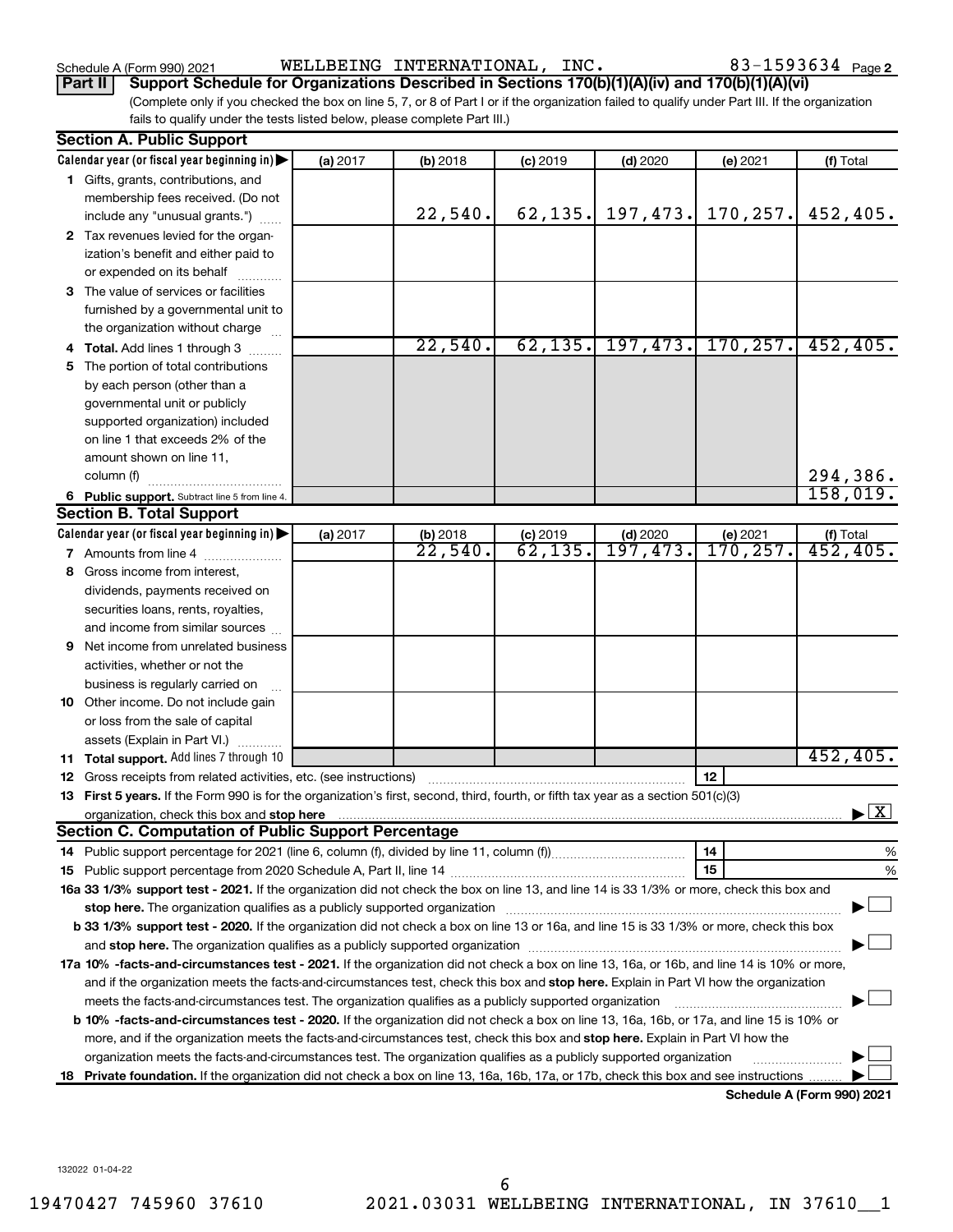| Schedule A (Form 990) 2021 |  |  |
|----------------------------|--|--|
|----------------------------|--|--|

| Schedule A (Form 990) 2021 |  |  |  | WELLBEING INTERNATIONAL, | INC. | 83-1593634 $_{Page 3}$ |  |
|----------------------------|--|--|--|--------------------------|------|------------------------|--|
|----------------------------|--|--|--|--------------------------|------|------------------------|--|

**Part III Support Schedule for Organizations Described in Section 509(a)(2)** 

(Complete only if you checked the box on line 10 of Part I or if the organization failed to qualify under Part II. If the organization fails to qualify under the tests listed below, please complete Part II.)

| $\mathbf{2}$ | 1 Gifts, grants, contributions, and<br>membership fees received. (Do not<br>include any "unusual grants.")                                                                       |          |          |            |            |    |          |                            |   |
|--------------|----------------------------------------------------------------------------------------------------------------------------------------------------------------------------------|----------|----------|------------|------------|----|----------|----------------------------|---|
|              |                                                                                                                                                                                  |          |          |            |            |    |          |                            |   |
|              |                                                                                                                                                                                  |          |          |            |            |    |          |                            |   |
|              |                                                                                                                                                                                  |          |          |            |            |    |          |                            |   |
|              | Gross receipts from admissions,<br>merchandise sold or services per-<br>formed, or facilities furnished in<br>any activity that is related to the                                |          |          |            |            |    |          |                            |   |
|              | organization's tax-exempt purpose                                                                                                                                                |          |          |            |            |    |          |                            |   |
| 3            | Gross receipts from activities that                                                                                                                                              |          |          |            |            |    |          |                            |   |
|              | are not an unrelated trade or bus-<br>iness under section 513                                                                                                                    |          |          |            |            |    |          |                            |   |
| 4            | Tax revenues levied for the organ-                                                                                                                                               |          |          |            |            |    |          |                            |   |
|              | ization's benefit and either paid to<br>or expended on its behalf<br>.                                                                                                           |          |          |            |            |    |          |                            |   |
| 5            | The value of services or facilities                                                                                                                                              |          |          |            |            |    |          |                            |   |
|              | furnished by a governmental unit to                                                                                                                                              |          |          |            |            |    |          |                            |   |
|              | the organization without charge                                                                                                                                                  |          |          |            |            |    |          |                            |   |
| 6            | Total. Add lines 1 through 5                                                                                                                                                     |          |          |            |            |    |          |                            |   |
|              | 7a Amounts included on lines 1, 2, and                                                                                                                                           |          |          |            |            |    |          |                            |   |
|              | 3 received from disqualified persons                                                                                                                                             |          |          |            |            |    |          |                            |   |
|              | <b>b</b> Amounts included on lines 2 and 3 received<br>from other than disqualified persons that<br>exceed the greater of \$5,000 or 1% of the<br>amount on line 13 for the year |          |          |            |            |    |          |                            |   |
|              | c Add lines 7a and 7b                                                                                                                                                            |          |          |            |            |    |          |                            |   |
|              | 8 Public support. (Subtract line 7c from line 6.)                                                                                                                                |          |          |            |            |    |          |                            |   |
|              | <b>Section B. Total Support</b>                                                                                                                                                  |          |          |            |            |    |          |                            |   |
|              | Calendar year (or fiscal year beginning in)                                                                                                                                      | (a) 2017 | (b) 2018 | $(c)$ 2019 | $(d)$ 2020 |    | (e) 2021 | (f) Total                  |   |
|              | 9 Amounts from line 6                                                                                                                                                            |          |          |            |            |    |          |                            |   |
|              | <b>10a</b> Gross income from interest,<br>dividends, payments received on<br>securities loans, rents, royalties,<br>and income from similar sources                              |          |          |            |            |    |          |                            |   |
|              | <b>b</b> Unrelated business taxable income                                                                                                                                       |          |          |            |            |    |          |                            |   |
|              | (less section 511 taxes) from businesses<br>acquired after June 30, 1975                                                                                                         |          |          |            |            |    |          |                            |   |
|              | c Add lines 10a and 10b                                                                                                                                                          |          |          |            |            |    |          |                            |   |
| 11           | Net income from unrelated business<br>activities not included on line 10b.<br>whether or not the business is<br>regularly carried on                                             |          |          |            |            |    |          |                            |   |
|              | <b>12</b> Other income. Do not include gain<br>or loss from the sale of capital                                                                                                  |          |          |            |            |    |          |                            |   |
|              | assets (Explain in Part VI.)<br>13 Total support. (Add lines 9, 10c, 11, and 12.)                                                                                                |          |          |            |            |    |          |                            |   |
|              | 14 First 5 years. If the Form 990 is for the organization's first, second, third, fourth, or fifth tax year as a section 501(c)(3) organization,                                 |          |          |            |            |    |          |                            |   |
|              |                                                                                                                                                                                  |          |          |            |            |    |          |                            |   |
|              | Section C. Computation of Public Support Percentage                                                                                                                              |          |          |            |            |    |          |                            |   |
|              |                                                                                                                                                                                  |          |          |            |            | 15 |          |                            | % |
|              |                                                                                                                                                                                  |          |          |            |            | 16 |          |                            | % |
|              | Section D. Computation of Investment Income Percentage                                                                                                                           |          |          |            |            |    |          |                            |   |
|              |                                                                                                                                                                                  |          |          |            |            | 17 |          |                            | % |
|              |                                                                                                                                                                                  |          |          |            |            | 18 |          |                            | % |
|              |                                                                                                                                                                                  |          |          |            |            |    |          |                            |   |
|              | 19a 33 1/3% support tests - 2021. If the organization did not check the box on line 14, and line 15 is more than 33 1/3%, and line 17 is not                                     |          |          |            |            |    |          |                            |   |
|              | more than 33 1/3%, check this box and stop here. The organization qualifies as a publicly supported organization                                                                 |          |          |            |            |    |          |                            |   |
|              | <b>b 33 1/3% support tests - 2020.</b> If the organization did not check a box on line 14 or line 19a, and line 16 is more than 33 1/3%, and                                     |          |          |            |            |    |          |                            |   |
|              | line 18 is not more than 33 1/3%, check this box and stop here. The organization qualifies as a publicly supported organization                                                  |          |          |            |            |    |          |                            |   |
|              |                                                                                                                                                                                  |          |          |            |            |    |          |                            |   |
|              | 132023 01-04-22                                                                                                                                                                  |          |          |            |            |    |          | Schedule A (Form 990) 2021 |   |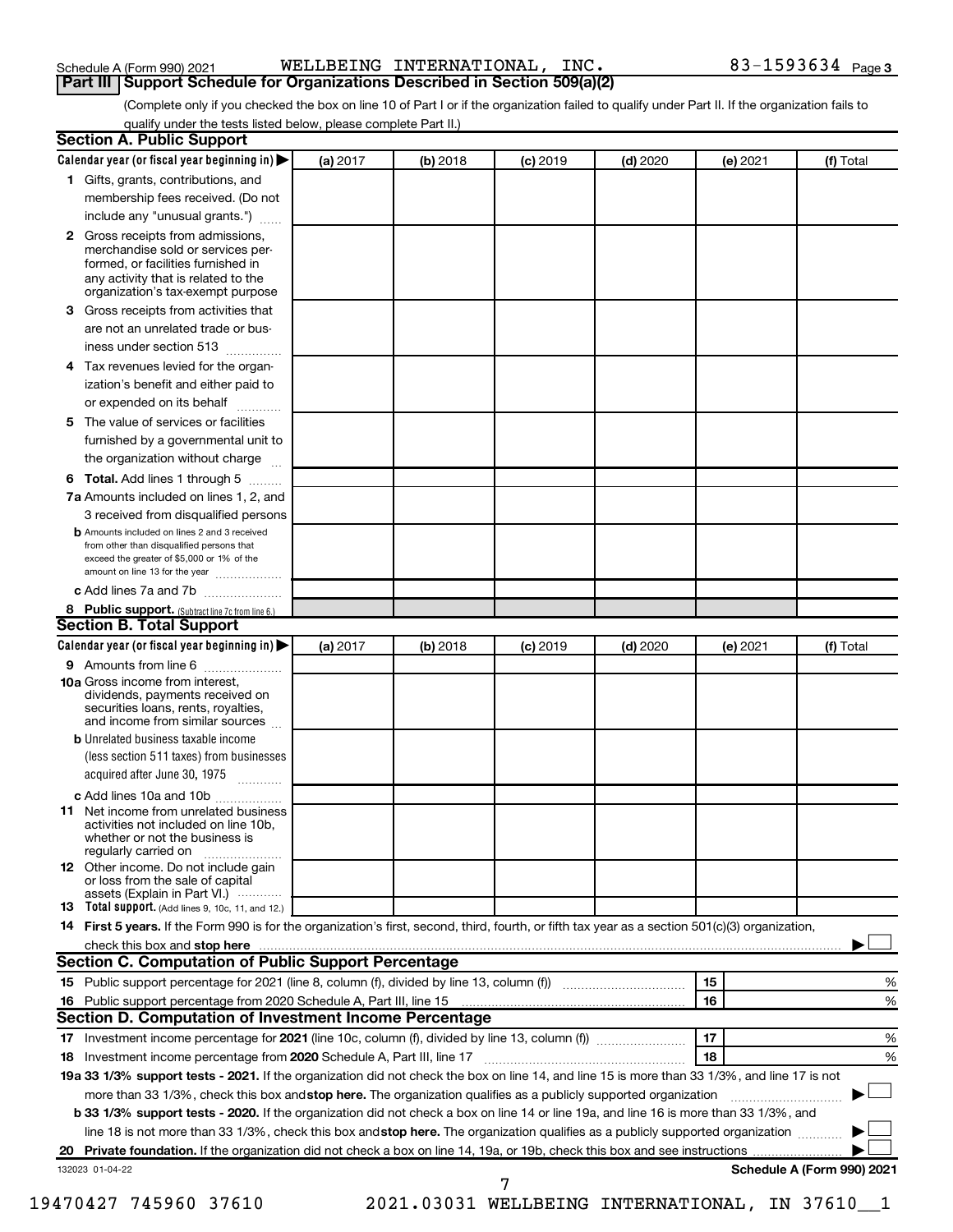#### Schedule A (Form 990) 2021 Page WELLBEING INTERNATIONAL, INC. 83-1593634

**1**

**2**

**3a**

**3b**

**3c**

**4a**

**4b**

**4c**

**5a**

**5b 5c**

**6**

**7**

**8**

**9a**

**9b**

**9c**

**10a**

**Yes No**

## **Part IV Supporting Organizations**

(Complete only if you checked a box in line 12 on Part I. If you checked box 12a, Part I, complete Sections A and B. If you checked box 12b, Part I, complete Sections A and C. If you checked box 12c, Part I, complete Sections A, D, and E. If you checked box 12d, Part I, complete Sections A and D, and complete Part V.)

#### **Section A. All Supporting Organizations**

- **1** Are all of the organization's supported organizations listed by name in the organization's governing documents? If "No," describe in Part VI how the supported organizations are designated. If designated by *class or purpose, describe the designation. If historic and continuing relationship, explain.*
- **2** Did the organization have any supported organization that does not have an IRS determination of status under section 509(a)(1) or (2)? If "Yes," explain in Part **VI** how the organization determined that the supported *organization was described in section 509(a)(1) or (2).*
- **3a** Did the organization have a supported organization described in section 501(c)(4), (5), or (6)? If "Yes," answer *lines 3b and 3c below.*
- **b** Did the organization confirm that each supported organization qualified under section 501(c)(4), (5), or (6) and satisfied the public support tests under section 509(a)(2)? If "Yes," describe in Part VI when and how the *organization made the determination.*
- **c** Did the organization ensure that all support to such organizations was used exclusively for section 170(c)(2)(B) purposes? If "Yes," explain in Part VI what controls the organization put in place to ensure such use.
- **4 a** *If* Was any supported organization not organized in the United States ("foreign supported organization")? *"Yes," and if you checked box 12a or 12b in Part I, answer lines 4b and 4c below.*
- **b** Did the organization have ultimate control and discretion in deciding whether to make grants to the foreign supported organization? If "Yes," describe in Part VI how the organization had such control and discretion *despite being controlled or supervised by or in connection with its supported organizations.*
- **c** Did the organization support any foreign supported organization that does not have an IRS determination under sections 501(c)(3) and 509(a)(1) or (2)? If "Yes," explain in Part VI what controls the organization used *to ensure that all support to the foreign supported organization was used exclusively for section 170(c)(2)(B) purposes.*
- **5a** Did the organization add, substitute, or remove any supported organizations during the tax year? If "Yes," answer lines 5b and 5c below (if applicable). Also, provide detail in **Part VI,** including (i) the names and EIN *numbers of the supported organizations added, substituted, or removed; (ii) the reasons for each such action; (iii) the authority under the organization's organizing document authorizing such action; and (iv) how the action was accomplished (such as by amendment to the organizing document).*
- **b Type I or Type II only.** Was any added or substituted supported organization part of a class already designated in the organization's organizing document?
- **c Substitutions only.**  Was the substitution the result of an event beyond the organization's control?
- **6** Did the organization provide support (whether in the form of grants or the provision of services or facilities) to **Part VI.** support or benefit one or more of the filing organization's supported organizations? If "Yes," provide detail in anyone other than (i) its supported organizations, (ii) individuals that are part of the charitable class benefited by one or more of its supported organizations, or (iii) other supporting organizations that also
- **7** Did the organization provide a grant, loan, compensation, or other similar payment to a substantial contributor regard to a substantial contributor? If "Yes," complete Part I of Schedule L (Form 990). (as defined in section 4958(c)(3)(C)), a family member of a substantial contributor, or a 35% controlled entity with
- **8** Did the organization make a loan to a disqualified person (as defined in section 4958) not described on line 7? *If "Yes," complete Part I of Schedule L (Form 990).*
- **9 a** Was the organization controlled directly or indirectly at any time during the tax year by one or more in section 509(a)(1) or (2))? If "Yes," provide detail in **Part VI.** disqualified persons, as defined in section 4946 (other than foundation managers and organizations described
- **b** Did one or more disqualified persons (as defined on line 9a) hold a controlling interest in any entity in which the supporting organization had an interest? If "Yes," provide detail in Part VI.
- **c** Did a disqualified person (as defined on line 9a) have an ownership interest in, or derive any personal benefit from, assets in which the supporting organization also had an interest? If "Yes," provide detail in Part VI.
- **10 a** Was the organization subject to the excess business holdings rules of section 4943 because of section supporting organizations)? If "Yes," answer line 10b below. 4943(f) (regarding certain Type II supporting organizations, and all Type III non-functionally integrated
	- **b** Did the organization have any excess business holdings in the tax year? (Use Schedule C, Form 4720, to *determine whether the organization had excess business holdings.)*

132024 01-04-21

19470427 745960 37610 2021.03031 WELLBEING INTERNATIONAL, IN 37610\_\_1 8

**10b Schedule A (Form 990) 2021**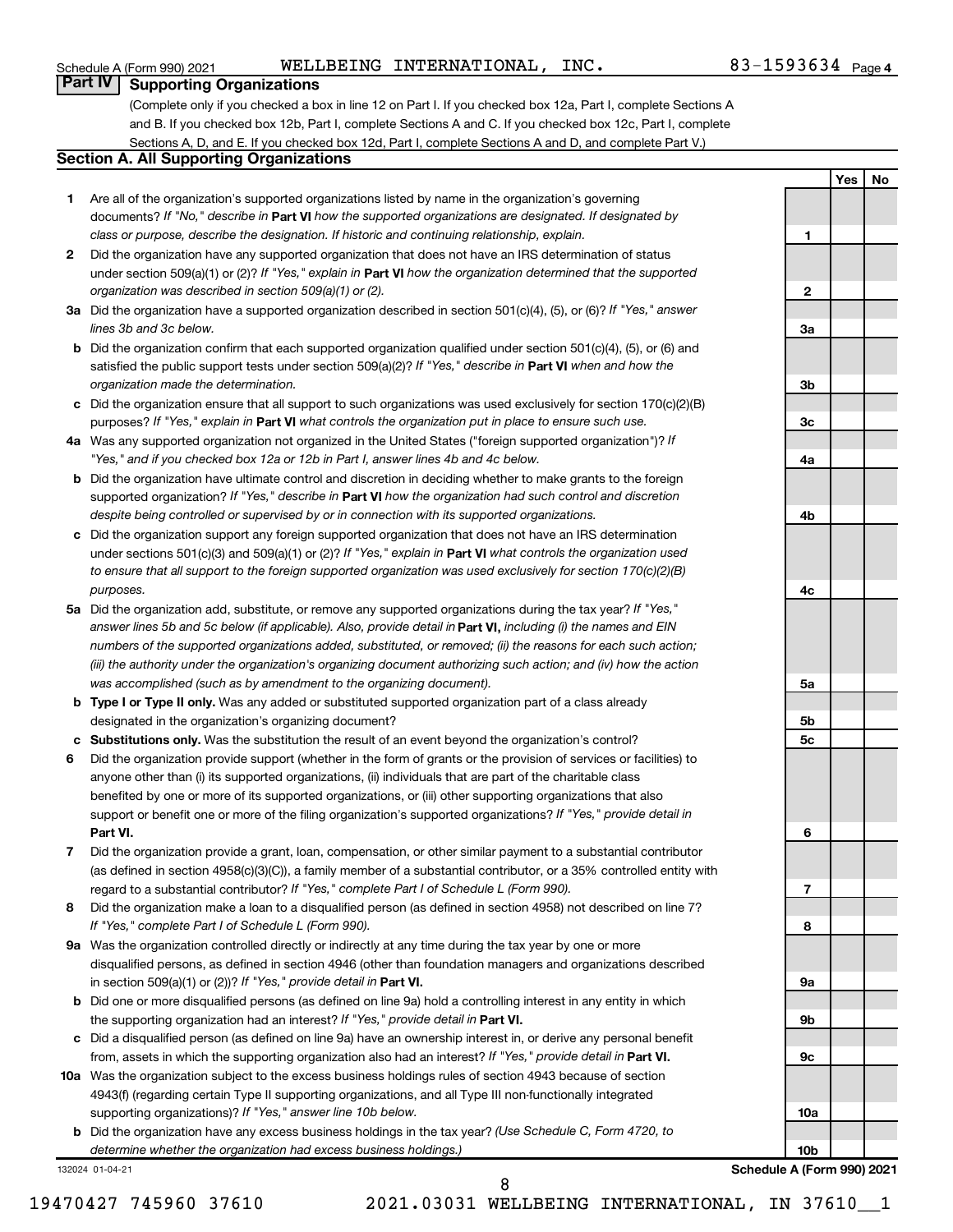|              | $83 - 1593634$ Page 5<br>WELLBEING INTERNATIONAL,<br>INC.<br>Schedule A (Form 990) 2021                                                                                                                                                                                                                                                                                                                                                                                                                                                                                                                                                              |                 |     |    |
|--------------|------------------------------------------------------------------------------------------------------------------------------------------------------------------------------------------------------------------------------------------------------------------------------------------------------------------------------------------------------------------------------------------------------------------------------------------------------------------------------------------------------------------------------------------------------------------------------------------------------------------------------------------------------|-----------------|-----|----|
|              | <b>Supporting Organizations (continued)</b><br><b>Part IV</b>                                                                                                                                                                                                                                                                                                                                                                                                                                                                                                                                                                                        |                 |     |    |
|              |                                                                                                                                                                                                                                                                                                                                                                                                                                                                                                                                                                                                                                                      |                 | Yes | No |
| 11           | Has the organization accepted a gift or contribution from any of the following persons?                                                                                                                                                                                                                                                                                                                                                                                                                                                                                                                                                              |                 |     |    |
|              | a A person who directly or indirectly controls, either alone or together with persons described on lines 11b and                                                                                                                                                                                                                                                                                                                                                                                                                                                                                                                                     |                 |     |    |
|              | 11c below, the governing body of a supported organization?                                                                                                                                                                                                                                                                                                                                                                                                                                                                                                                                                                                           | 11a             |     |    |
|              | <b>b</b> A family member of a person described on line 11a above?                                                                                                                                                                                                                                                                                                                                                                                                                                                                                                                                                                                    | 11 <sub>b</sub> |     |    |
|              | c A 35% controlled entity of a person described on line 11a or 11b above? If "Yes" to line 11a, 11b, or 11c, provide                                                                                                                                                                                                                                                                                                                                                                                                                                                                                                                                 |                 |     |    |
|              | detail in Part VI.                                                                                                                                                                                                                                                                                                                                                                                                                                                                                                                                                                                                                                   | 11c             |     |    |
|              | <b>Section B. Type I Supporting Organizations</b>                                                                                                                                                                                                                                                                                                                                                                                                                                                                                                                                                                                                    |                 |     |    |
|              |                                                                                                                                                                                                                                                                                                                                                                                                                                                                                                                                                                                                                                                      |                 | Yes | No |
| 1            | Did the governing body, members of the governing body, officers acting in their official capacity, or membership of one or<br>more supported organizations have the power to regularly appoint or elect at least a majority of the organization's officers,<br>directors, or trustees at all times during the tax year? If "No," describe in Part VI how the supported organization(s)<br>effectively operated, supervised, or controlled the organization's activities. If the organization had more than one supported<br>organization, describe how the powers to appoint and/or remove officers, directors, or trustees were allocated among the |                 |     |    |
|              | supported organizations and what conditions or restrictions, if any, applied to such powers during the tax year.                                                                                                                                                                                                                                                                                                                                                                                                                                                                                                                                     | 1               |     |    |
| $\mathbf{2}$ | Did the organization operate for the benefit of any supported organization other than the supported                                                                                                                                                                                                                                                                                                                                                                                                                                                                                                                                                  |                 |     |    |
|              | organization(s) that operated, supervised, or controlled the supporting organization? If "Yes," explain in                                                                                                                                                                                                                                                                                                                                                                                                                                                                                                                                           |                 |     |    |
|              | <b>Part VI</b> how providing such benefit carried out the purposes of the supported organization(s) that operated,                                                                                                                                                                                                                                                                                                                                                                                                                                                                                                                                   |                 |     |    |
|              | supervised, or controlled the supporting organization.                                                                                                                                                                                                                                                                                                                                                                                                                                                                                                                                                                                               | $\mathbf{2}$    |     |    |
|              | <b>Section C. Type II Supporting Organizations</b>                                                                                                                                                                                                                                                                                                                                                                                                                                                                                                                                                                                                   |                 |     |    |
|              |                                                                                                                                                                                                                                                                                                                                                                                                                                                                                                                                                                                                                                                      |                 | Yes | No |
| 1            | Were a majority of the organization's directors or trustees during the tax year also a majority of the directors                                                                                                                                                                                                                                                                                                                                                                                                                                                                                                                                     |                 |     |    |
|              | or trustees of each of the organization's supported organization(s)? If "No," describe in Part VI how control                                                                                                                                                                                                                                                                                                                                                                                                                                                                                                                                        |                 |     |    |
|              | or management of the supporting organization was vested in the same persons that controlled or managed                                                                                                                                                                                                                                                                                                                                                                                                                                                                                                                                               |                 |     |    |
|              | the supported organization(s).                                                                                                                                                                                                                                                                                                                                                                                                                                                                                                                                                                                                                       | 1               |     |    |
|              | <b>Section D. All Type III Supporting Organizations</b>                                                                                                                                                                                                                                                                                                                                                                                                                                                                                                                                                                                              |                 |     |    |
|              |                                                                                                                                                                                                                                                                                                                                                                                                                                                                                                                                                                                                                                                      |                 | Yes | No |
| 1            | Did the organization provide to each of its supported organizations, by the last day of the fifth month of the                                                                                                                                                                                                                                                                                                                                                                                                                                                                                                                                       |                 |     |    |
|              | organization's tax year, (i) a written notice describing the type and amount of support provided during the prior tax                                                                                                                                                                                                                                                                                                                                                                                                                                                                                                                                |                 |     |    |
|              | year, (ii) a copy of the Form 990 that was most recently filed as of the date of notification, and (iii) copies of the                                                                                                                                                                                                                                                                                                                                                                                                                                                                                                                               |                 |     |    |
|              | organization's governing documents in effect on the date of notification, to the extent not previously provided?                                                                                                                                                                                                                                                                                                                                                                                                                                                                                                                                     | 1               |     |    |
| $\mathbf{2}$ | Were any of the organization's officers, directors, or trustees either (i) appointed or elected by the supported                                                                                                                                                                                                                                                                                                                                                                                                                                                                                                                                     |                 |     |    |
|              | organization(s) or (ii) serving on the governing body of a supported organization? If "No," explain in Part VI how                                                                                                                                                                                                                                                                                                                                                                                                                                                                                                                                   |                 |     |    |
|              | the organization maintained a close and continuous working relationship with the supported organization(s).                                                                                                                                                                                                                                                                                                                                                                                                                                                                                                                                          | $\mathbf{2}$    |     |    |
| 3            | By reason of the relationship described on line 2, above, did the organization's supported organizations have a                                                                                                                                                                                                                                                                                                                                                                                                                                                                                                                                      |                 |     |    |
|              | significant voice in the organization's investment policies and in directing the use of the organization's                                                                                                                                                                                                                                                                                                                                                                                                                                                                                                                                           |                 |     |    |
|              | income or assets at all times during the tax year? If "Yes," describe in Part VI the role the organization's                                                                                                                                                                                                                                                                                                                                                                                                                                                                                                                                         |                 |     |    |
|              | supported organizations played in this regard.                                                                                                                                                                                                                                                                                                                                                                                                                                                                                                                                                                                                       | 3               |     |    |
|              | Section E. Type III Functionally Integrated Supporting Organizations                                                                                                                                                                                                                                                                                                                                                                                                                                                                                                                                                                                 |                 |     |    |
| 1            | Check the box next to the method that the organization used to satisfy the Integral Part Test during the yealgee instructions).                                                                                                                                                                                                                                                                                                                                                                                                                                                                                                                      |                 |     |    |
| a            | The organization satisfied the Activities Test. Complete line 2 below.                                                                                                                                                                                                                                                                                                                                                                                                                                                                                                                                                                               |                 |     |    |
| b            | The organization is the parent of each of its supported organizations. Complete line 3 below.                                                                                                                                                                                                                                                                                                                                                                                                                                                                                                                                                        |                 |     |    |
|              |                                                                                                                                                                                                                                                                                                                                                                                                                                                                                                                                                                                                                                                      |                 |     |    |

- **c**  $\Box$  The organization supported a governmental entity. Describe in Part VI how you supported a governmental entity (see instructions).
- **2 Answer lines 2a and 2b below. Yes No** Activities Test.
- **a** Did substantially all of the organization's activities during the tax year directly further the exempt purposes of the supported organization(s) to which the organization was responsive? If "Yes," then in Part VI identify **those supported organizations and explain**  *how these activities directly furthered their exempt purposes, how the organization was responsive to those supported organizations, and how the organization determined that these activities constituted substantially all of its activities.*
- **b** Did the activities described on line 2a, above, constitute activities that, but for the organization's involvement, **Part VI**  *the reasons for the organization's position that its supported organization(s) would have engaged in* one or more of the organization's supported organization(s) would have been engaged in? If "Yes," explain in *these activities but for the organization's involvement.*
- 3 Parent of Supported Organizations. Answer lines 3a and 3b below.
- **a** Did the organization have the power to regularly appoint or elect a majority of the officers, directors, or trustees of each of the supported organizations? If "Yes" or "No" provide details in Part VI.
- **b** Did the organization exercise a substantial degree of direction over the policies, programs, and activities of each of its supported organizations? If "Yes," describe in Part VI the role played by the organization in this regard.

132025 01-04-22

**3b Schedule A (Form 990) 2021**

**2a**

**2b**

**3a**

19470427 745960 37610 2021.03031 WELLBEING INTERNATIONAL, IN 37610\_\_1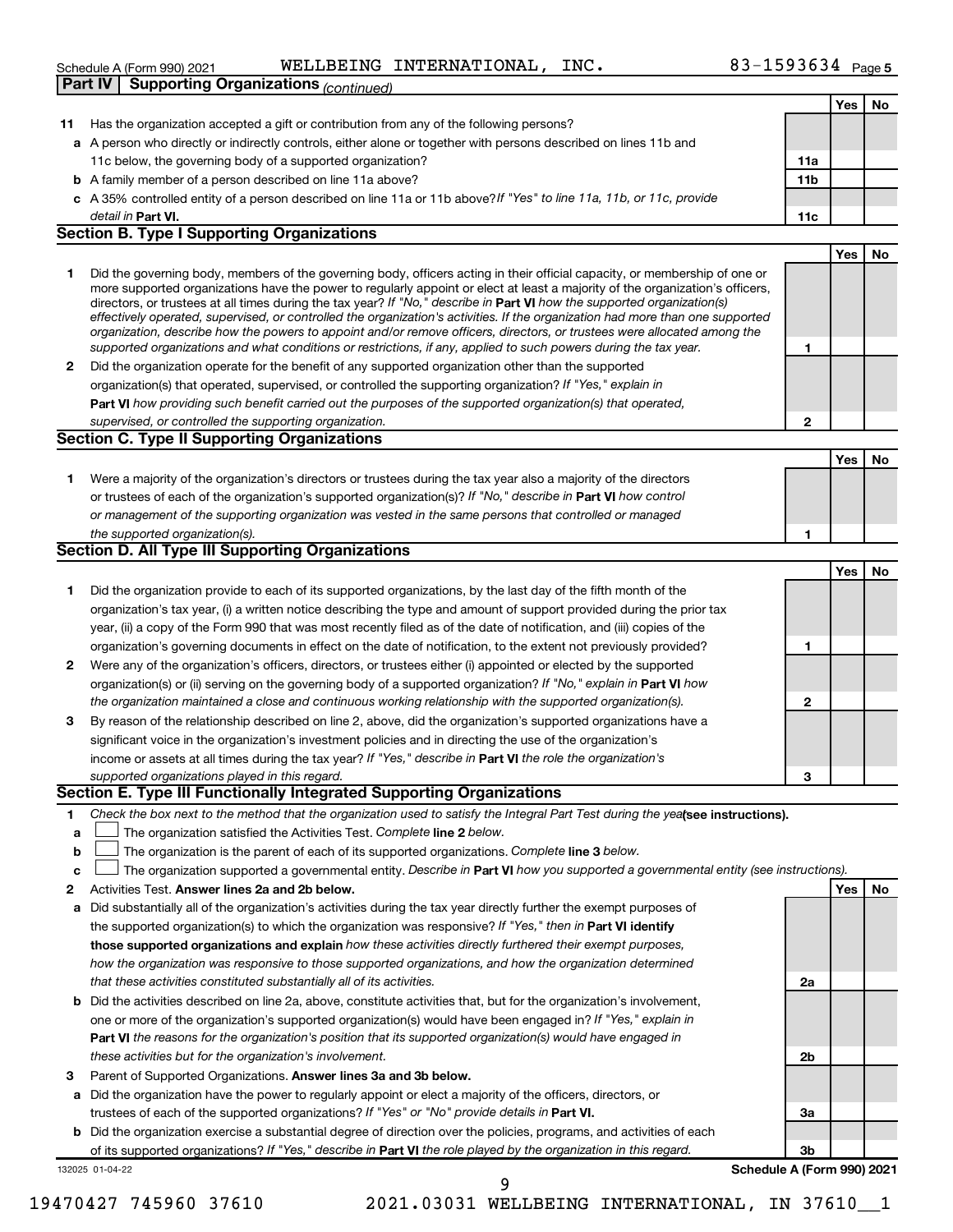Schedule A (Form 990) 2021 WELLLBEING INTERNATIONAL,INC。 83-1593634 Page WELLBEING INTERNATIONAL, INC. 83-1593634

|                                         | Part V<br>Type III Non-Functionally Integrated 509(a)(3) Supporting Organizations                                                              |                |                |                                |  |
|-----------------------------------------|------------------------------------------------------------------------------------------------------------------------------------------------|----------------|----------------|--------------------------------|--|
| 1.                                      | Check here if the organization satisfied the Integral Part Test as a qualifying trust on Nov. 20, 1970 (explain in Part VI). See instructions. |                |                |                                |  |
|                                         | All other Type III non-functionally integrated supporting organizations must complete Sections A through E.                                    |                |                |                                |  |
|                                         | Section A - Adjusted Net Income                                                                                                                |                | (A) Prior Year | (B) Current Year<br>(optional) |  |
| 1                                       | Net short-term capital gain                                                                                                                    | 1              |                |                                |  |
| 2                                       | Recoveries of prior-year distributions                                                                                                         | $\mathbf{2}$   |                |                                |  |
| 3                                       | Other gross income (see instructions)                                                                                                          | 3              |                |                                |  |
| 4                                       | Add lines 1 through 3.                                                                                                                         | 4              |                |                                |  |
| 5                                       | Depreciation and depletion                                                                                                                     | 5              |                |                                |  |
| 6                                       | Portion of operating expenses paid or incurred for production or                                                                               |                |                |                                |  |
|                                         | collection of gross income or for management, conservation, or                                                                                 |                |                |                                |  |
|                                         | maintenance of property held for production of income (see instructions)                                                                       | 6              |                |                                |  |
| 7                                       | Other expenses (see instructions)                                                                                                              | $\overline{7}$ |                |                                |  |
| 8                                       | <b>Adjusted Net Income</b> (subtract lines 5, 6, and 7 from line 4)                                                                            | 8              |                |                                |  |
|                                         | <b>Section B - Minimum Asset Amount</b>                                                                                                        |                | (A) Prior Year | (B) Current Year<br>(optional) |  |
| 1                                       | Aggregate fair market value of all non-exempt-use assets (see                                                                                  |                |                |                                |  |
|                                         | instructions for short tax year or assets held for part of year):                                                                              |                |                |                                |  |
|                                         | a Average monthly value of securities                                                                                                          | 1a             |                |                                |  |
|                                         | <b>b</b> Average monthly cash balances                                                                                                         | 1b             |                |                                |  |
|                                         | c Fair market value of other non-exempt-use assets                                                                                             | 1c             |                |                                |  |
|                                         | <b>d</b> Total (add lines 1a, 1b, and 1c)                                                                                                      | 1d             |                |                                |  |
|                                         | e Discount claimed for blockage or other factors                                                                                               |                |                |                                |  |
|                                         | (explain in detail in <b>Part VI</b> ):                                                                                                        |                |                |                                |  |
| 2                                       | Acquisition indebtedness applicable to non-exempt-use assets                                                                                   | 2              |                |                                |  |
| З                                       | Subtract line 2 from line 1d.                                                                                                                  | 3              |                |                                |  |
| 4                                       | Cash deemed held for exempt use. Enter 0.015 of line 3 (for greater amount,                                                                    |                |                |                                |  |
|                                         | see instructions).                                                                                                                             | 4              |                |                                |  |
| 5                                       | Net value of non-exempt-use assets (subtract line 4 from line 3)                                                                               | 5              |                |                                |  |
| 6                                       | Multiply line 5 by 0.035.                                                                                                                      | 6              |                |                                |  |
| 7                                       | Recoveries of prior-year distributions                                                                                                         | $\overline{7}$ |                |                                |  |
| 8                                       | Minimum Asset Amount (add line 7 to line 6)                                                                                                    | 8              |                |                                |  |
| <b>Section C - Distributable Amount</b> |                                                                                                                                                |                |                | <b>Current Year</b>            |  |
| 1                                       | Adjusted net income for prior year (from Section A, line 8, column A)                                                                          | 1              |                |                                |  |
| $\mathbf{2}$                            | Enter 0.85 of line 1.                                                                                                                          | $\mathbf 2$    |                |                                |  |
| 3                                       | Minimum asset amount for prior year (from Section B, line 8, column A)                                                                         | 3              |                |                                |  |
| 4                                       | Enter greater of line 2 or line 3.                                                                                                             | 4              |                |                                |  |
| 5                                       | Income tax imposed in prior year                                                                                                               | 5              |                |                                |  |
| 6                                       | <b>Distributable Amount.</b> Subtract line 5 from line 4, unless subject to                                                                    |                |                |                                |  |
|                                         | emergency temporary reduction (see instructions).                                                                                              | 6              |                |                                |  |
|                                         |                                                                                                                                                |                |                |                                |  |

**7** Check here if the current year is the organization's first as a non-functionally integrated Type III supporting organization (see † instructions).

**Schedule A (Form 990) 2021**

132026 01-04-22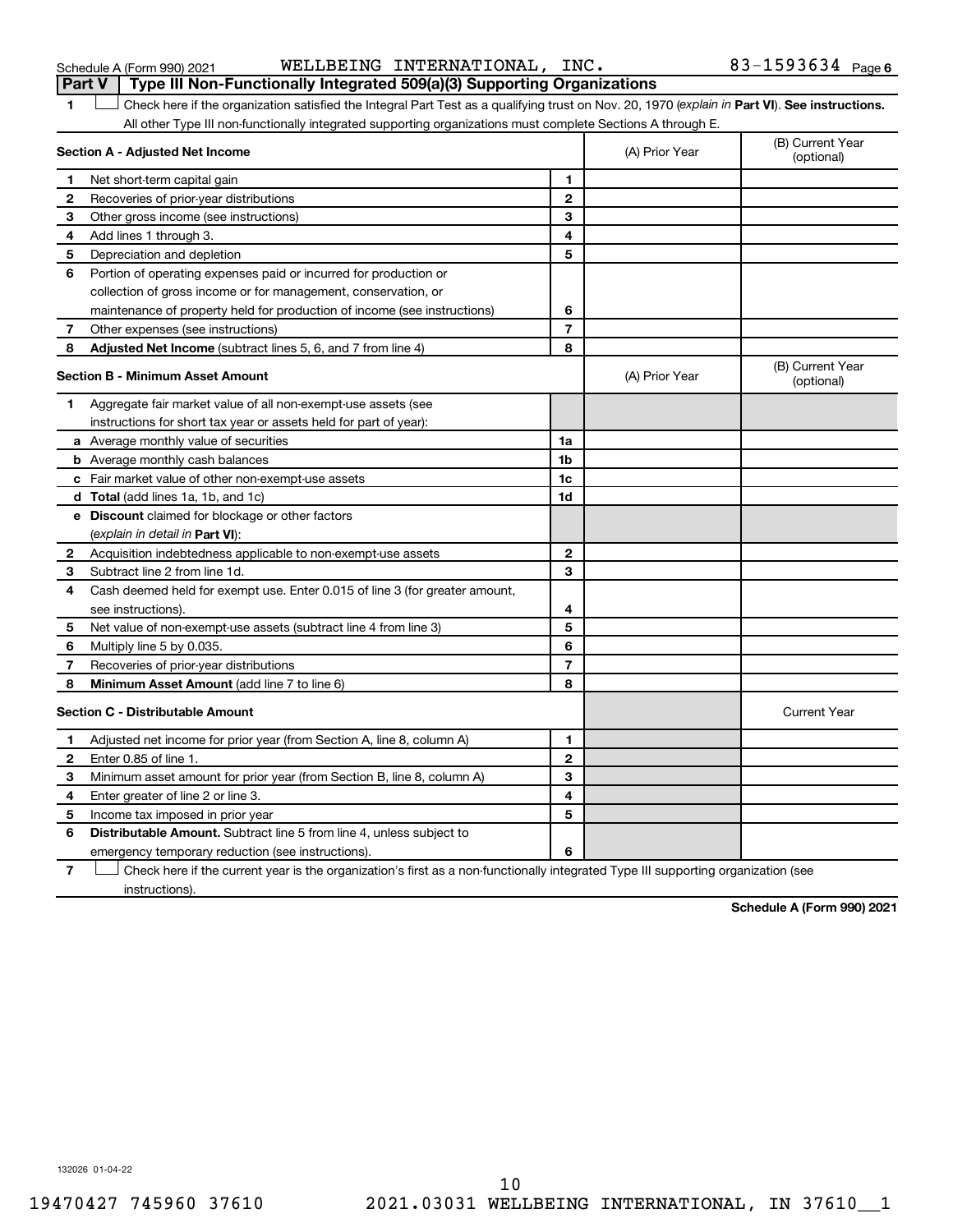#### Schedule A (Form 990) 2021 Page WELLBEING INTERNATIONAL, INC. 83-1593634

| <b>Part V</b> | Type III Non-Functionally Integrated 509(a)(3) Supporting Organizations (continued)        |                                    |                                               |    |                                                         |
|---------------|--------------------------------------------------------------------------------------------|------------------------------------|-----------------------------------------------|----|---------------------------------------------------------|
|               | <b>Section D - Distributions</b>                                                           |                                    |                                               |    | <b>Current Year</b>                                     |
| 1             | Amounts paid to supported organizations to accomplish exempt purposes                      |                                    | 1                                             |    |                                                         |
| 2             | Amounts paid to perform activity that directly furthers exempt purposes of supported       |                                    |                                               |    |                                                         |
|               | organizations, in excess of income from activity                                           |                                    | 2                                             |    |                                                         |
| 3             | Administrative expenses paid to accomplish exempt purposes of supported organizations      |                                    |                                               | 3  |                                                         |
| 4             | Amounts paid to acquire exempt-use assets                                                  |                                    |                                               | 4  |                                                         |
| 5             | Qualified set-aside amounts (prior IRS approval required - provide details in Part VI)     |                                    |                                               | 5  |                                                         |
| 6             | Other distributions ( <i>describe in Part VI</i> ). See instructions.                      |                                    |                                               | 6  |                                                         |
| 7             | Total annual distributions. Add lines 1 through 6.                                         |                                    |                                               | 7  |                                                         |
| 8             | Distributions to attentive supported organizations to which the organization is responsive |                                    |                                               |    |                                                         |
|               | (provide details in Part VI). See instructions.                                            |                                    |                                               | 8  |                                                         |
| 9             | Distributable amount for 2021 from Section C, line 6                                       |                                    |                                               | 9  |                                                         |
| 10            | Line 8 amount divided by line 9 amount                                                     |                                    |                                               | 10 |                                                         |
|               | <b>Section E - Distribution Allocations (see instructions)</b>                             | (i)<br><b>Excess Distributions</b> | (ii)<br><b>Underdistributions</b><br>Pre-2021 |    | (iii)<br><b>Distributable</b><br><b>Amount for 2021</b> |
| 1             | Distributable amount for 2021 from Section C, line 6                                       |                                    |                                               |    |                                                         |
| 2             | Underdistributions, if any, for years prior to 2021 (reason-                               |                                    |                                               |    |                                                         |
|               | able cause required - explain in Part VI). See instructions.                               |                                    |                                               |    |                                                         |
| 3             | Excess distributions carryover, if any, to 2021                                            |                                    |                                               |    |                                                         |
|               | a From 2016                                                                                |                                    |                                               |    |                                                         |
|               | <b>b</b> From 2017                                                                         |                                    |                                               |    |                                                         |
|               | c From 2018                                                                                |                                    |                                               |    |                                                         |
|               | d From 2019                                                                                |                                    |                                               |    |                                                         |
|               | e From 2020                                                                                |                                    |                                               |    |                                                         |
|               | f Total of lines 3a through 3e                                                             |                                    |                                               |    |                                                         |
|               | g Applied to underdistributions of prior years                                             |                                    |                                               |    |                                                         |
|               | <b>h</b> Applied to 2021 distributable amount                                              |                                    |                                               |    |                                                         |
| Ť.            | Carryover from 2016 not applied (see instructions)                                         |                                    |                                               |    |                                                         |
|               | Remainder. Subtract lines 3g, 3h, and 3i from line 3f.                                     |                                    |                                               |    |                                                         |
| 4             | Distributions for 2021 from Section D,                                                     |                                    |                                               |    |                                                         |
|               | line $7:$                                                                                  |                                    |                                               |    |                                                         |
|               | a Applied to underdistributions of prior years                                             |                                    |                                               |    |                                                         |
|               | <b>b</b> Applied to 2021 distributable amount                                              |                                    |                                               |    |                                                         |
|               | c Remainder. Subtract lines 4a and 4b from line 4.                                         |                                    |                                               |    |                                                         |
| 5             | Remaining underdistributions for years prior to 2021, if                                   |                                    |                                               |    |                                                         |
|               | any. Subtract lines 3g and 4a from line 2. For result greater                              |                                    |                                               |    |                                                         |
|               | than zero, explain in Part VI. See instructions.                                           |                                    |                                               |    |                                                         |
| 6             | Remaining underdistributions for 2021. Subtract lines 3h                                   |                                    |                                               |    |                                                         |
|               | and 4b from line 1. For result greater than zero, explain in                               |                                    |                                               |    |                                                         |
|               | <b>Part VI.</b> See instructions.                                                          |                                    |                                               |    |                                                         |
| 7             | Excess distributions carryover to 2022. Add lines 3j                                       |                                    |                                               |    |                                                         |
|               | and 4c.                                                                                    |                                    |                                               |    |                                                         |
| 8             | Breakdown of line 7:                                                                       |                                    |                                               |    |                                                         |
|               | a Excess from 2017                                                                         |                                    |                                               |    |                                                         |
|               | <b>b</b> Excess from 2018                                                                  |                                    |                                               |    |                                                         |
|               | c Excess from 2019                                                                         |                                    |                                               |    |                                                         |
|               | d Excess from 2020                                                                         |                                    |                                               |    |                                                         |
|               | e Excess from 2021                                                                         |                                    |                                               |    |                                                         |

**Schedule A (Form 990) 2021**

132027 01-04-22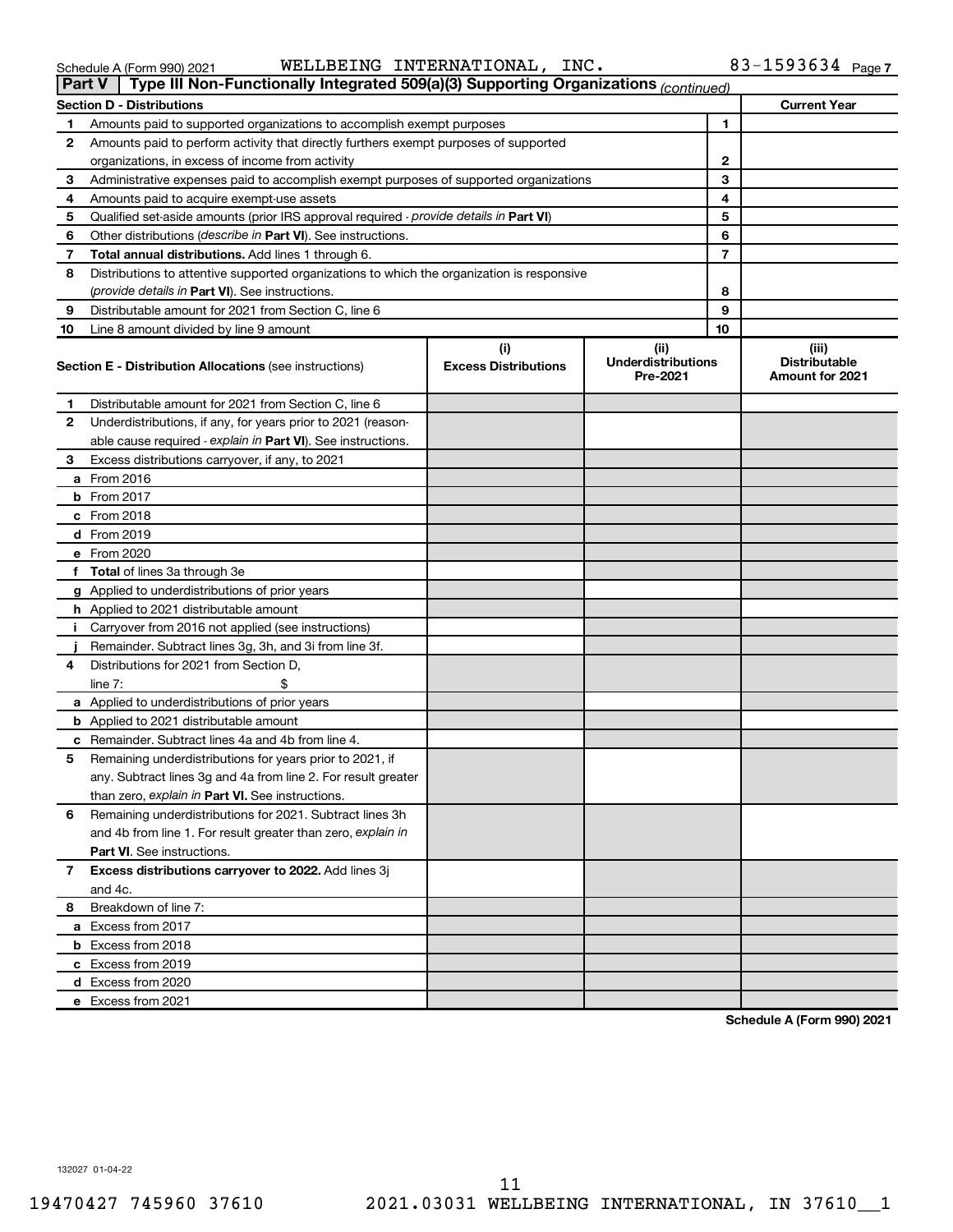|                 | Schedule A (Form 990) 2021 | WELLBEING INTERNATIONAL, INC. |    |                                                                                                                                                                                                                                                                               | 83-1593634 Page 8          |
|-----------------|----------------------------|-------------------------------|----|-------------------------------------------------------------------------------------------------------------------------------------------------------------------------------------------------------------------------------------------------------------------------------|----------------------------|
| Part VI         |                            |                               |    | Supplemental Information. Provide the explanations required by Part II, line 10; Part II, line 17a or 17b; Part III, line 12;<br>Part IV, Section A, lines 1, 2, 3b, 3c, 4b, 4c, 5a, 6, 9a, 9b, 9c, 11a, 11b, and 11c; Part IV, Section B, lines 1 and 2; Part IV, Section C, |                            |
|                 |                            |                               |    | line 1; Part IV, Section D, lines 2 and 3; Part IV, Section E, lines 1c, 2a, 2b, 3a, and 3b; Part V, line 1; Part V, Section B, line 1e; Part V,                                                                                                                              |                            |
|                 |                            |                               |    | Section D, lines 5, 6, and 8; and Part V, Section E, lines 2, 5, and 6. Also complete this part for any additional information.                                                                                                                                               |                            |
|                 | (See instructions.)        |                               |    |                                                                                                                                                                                                                                                                               |                            |
|                 |                            |                               |    |                                                                                                                                                                                                                                                                               |                            |
|                 |                            |                               |    |                                                                                                                                                                                                                                                                               |                            |
|                 |                            |                               |    |                                                                                                                                                                                                                                                                               |                            |
|                 |                            |                               |    |                                                                                                                                                                                                                                                                               |                            |
|                 |                            |                               |    |                                                                                                                                                                                                                                                                               |                            |
|                 |                            |                               |    |                                                                                                                                                                                                                                                                               |                            |
|                 |                            |                               |    |                                                                                                                                                                                                                                                                               |                            |
|                 |                            |                               |    |                                                                                                                                                                                                                                                                               |                            |
|                 |                            |                               |    |                                                                                                                                                                                                                                                                               |                            |
|                 |                            |                               |    |                                                                                                                                                                                                                                                                               |                            |
|                 |                            |                               |    |                                                                                                                                                                                                                                                                               |                            |
|                 |                            |                               |    |                                                                                                                                                                                                                                                                               |                            |
|                 |                            |                               |    |                                                                                                                                                                                                                                                                               |                            |
|                 |                            |                               |    |                                                                                                                                                                                                                                                                               |                            |
|                 |                            |                               |    |                                                                                                                                                                                                                                                                               |                            |
|                 |                            |                               |    |                                                                                                                                                                                                                                                                               |                            |
|                 |                            |                               |    |                                                                                                                                                                                                                                                                               |                            |
|                 |                            |                               |    |                                                                                                                                                                                                                                                                               |                            |
|                 |                            |                               |    |                                                                                                                                                                                                                                                                               |                            |
|                 |                            |                               |    |                                                                                                                                                                                                                                                                               |                            |
|                 |                            |                               |    |                                                                                                                                                                                                                                                                               |                            |
|                 |                            |                               |    |                                                                                                                                                                                                                                                                               |                            |
|                 |                            |                               |    |                                                                                                                                                                                                                                                                               |                            |
|                 |                            |                               |    |                                                                                                                                                                                                                                                                               |                            |
|                 |                            |                               |    |                                                                                                                                                                                                                                                                               |                            |
|                 |                            |                               |    |                                                                                                                                                                                                                                                                               |                            |
|                 |                            |                               |    |                                                                                                                                                                                                                                                                               |                            |
|                 |                            |                               |    |                                                                                                                                                                                                                                                                               |                            |
|                 |                            |                               |    |                                                                                                                                                                                                                                                                               |                            |
|                 |                            |                               |    |                                                                                                                                                                                                                                                                               |                            |
|                 |                            |                               |    |                                                                                                                                                                                                                                                                               |                            |
|                 |                            |                               |    |                                                                                                                                                                                                                                                                               |                            |
|                 |                            |                               |    |                                                                                                                                                                                                                                                                               |                            |
|                 |                            |                               |    |                                                                                                                                                                                                                                                                               |                            |
|                 |                            |                               |    |                                                                                                                                                                                                                                                                               |                            |
|                 |                            |                               |    |                                                                                                                                                                                                                                                                               |                            |
|                 |                            |                               |    |                                                                                                                                                                                                                                                                               |                            |
|                 |                            |                               |    |                                                                                                                                                                                                                                                                               |                            |
|                 |                            |                               |    |                                                                                                                                                                                                                                                                               |                            |
|                 |                            |                               |    |                                                                                                                                                                                                                                                                               |                            |
|                 |                            |                               |    |                                                                                                                                                                                                                                                                               |                            |
|                 |                            |                               |    |                                                                                                                                                                                                                                                                               |                            |
|                 |                            |                               |    |                                                                                                                                                                                                                                                                               |                            |
|                 |                            |                               |    |                                                                                                                                                                                                                                                                               |                            |
|                 |                            |                               |    |                                                                                                                                                                                                                                                                               |                            |
|                 |                            |                               |    |                                                                                                                                                                                                                                                                               |                            |
|                 |                            |                               |    |                                                                                                                                                                                                                                                                               |                            |
|                 |                            |                               |    |                                                                                                                                                                                                                                                                               |                            |
|                 |                            |                               |    |                                                                                                                                                                                                                                                                               |                            |
|                 |                            |                               |    |                                                                                                                                                                                                                                                                               |                            |
|                 |                            |                               |    |                                                                                                                                                                                                                                                                               |                            |
|                 |                            |                               |    |                                                                                                                                                                                                                                                                               |                            |
| 132028 01-04-22 |                            |                               | 12 |                                                                                                                                                                                                                                                                               | Schedule A (Form 990) 2021 |
|                 | 19470427 745960 37610      |                               |    | 2021.03031 WELLBEING INTERNATIONAL, IN 37610_1                                                                                                                                                                                                                                |                            |
|                 |                            |                               |    |                                                                                                                                                                                                                                                                               |                            |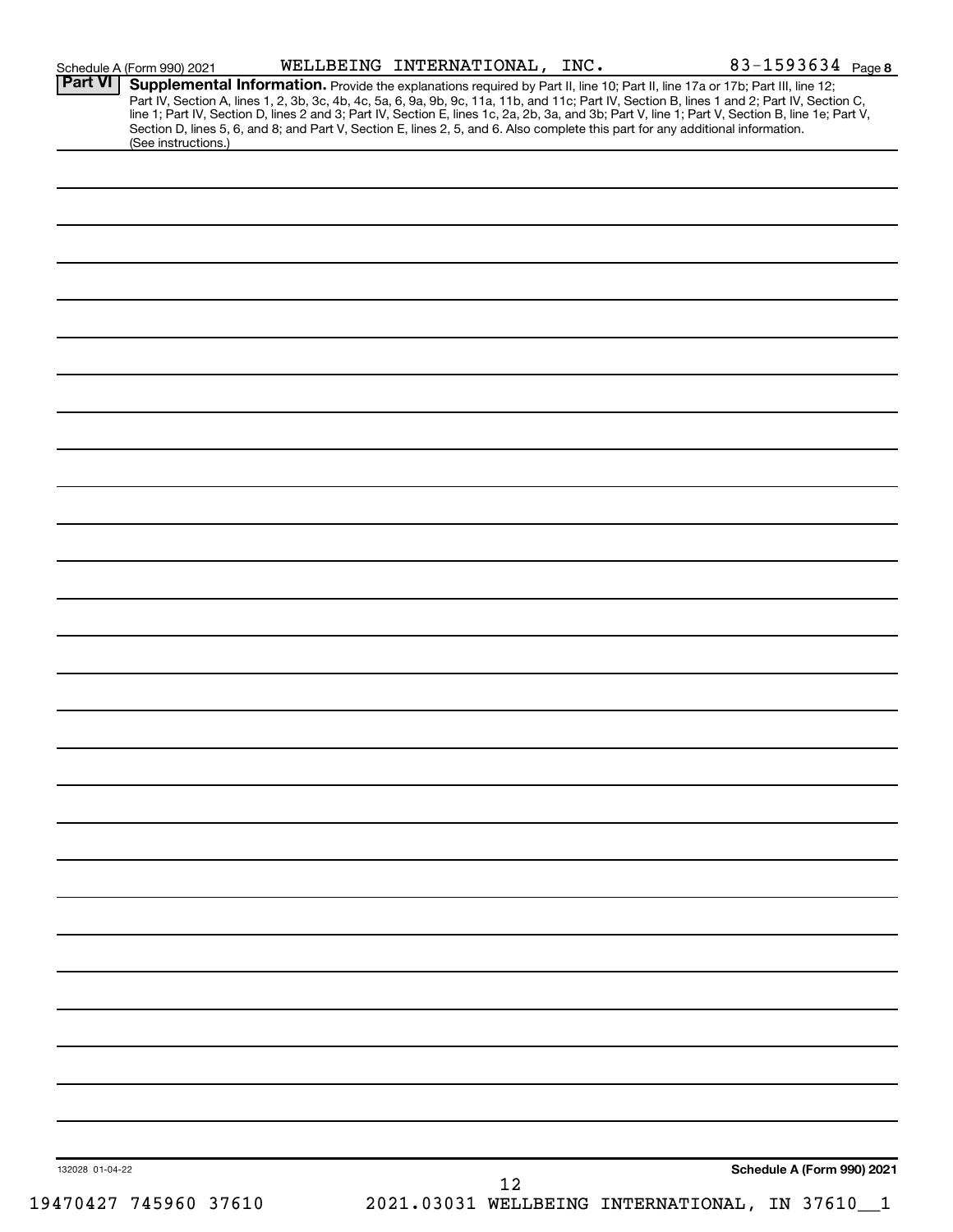Department of the Treasury Internal Revenue Service

Name of the organization

#### \*\* PUBLIC DISCLOSURE COPY \*\*

### **Schedule B Schedule of Contributors**

**(Form 990) | Attach to Form 990 or Form 990-PF. | Go to www.irs.gov/Form990 for the latest information.** OMB No. 1545-0047

**2021**

**Employer identification number**

|                                       | WELLBEING INTERNATIONAL, INC.                                             | 83-1593634 |
|---------------------------------------|---------------------------------------------------------------------------|------------|
| <b>Organization type (check one):</b> |                                                                           |            |
| Filers of:                            | Section:                                                                  |            |
| Form 990 or 990-EZ                    | $\mathbf{X}$<br>$\vert$ 501(c)( $\vert$ 3) (enter number) organization    |            |
|                                       | 4947(a)(1) nonexempt charitable trust not treated as a private foundation |            |
|                                       | 527 political organization                                                |            |
| Form 990-PF                           | 501(c)(3) exempt private foundation                                       |            |

4947(a)(1) nonexempt charitable trust treated as a private foundation  $\Box$ 

501(c)(3) taxable private foundation  $\Box$ 

Check if your organization is covered by the General Rule or a Special Rule.

**Note:**  Only a section 501(c)(7), (8), or (10) organization can check boxes for both the General Rule and a Special Rule. See instructions.

#### **General Rule**

**K** For an organization filing Form 990, 990-EZ, or 990-PF that received, during the year, contributions totaling \$5,000 or more (in money or property) from any one contributor. Complete Parts I and II. See instructions for determining a contributor's total contributions.

#### **Special Rules**

 $\Box$ 

- contributor, during the year, total contributions of the greater of (1) \$5,000; or (2) 2% of the amount on (i) Form 990, Part VIII, line 1h; For an organization described in section 501(c)(3) filing Form 990 or 990-EZ that met the 33 1/3% support test of the regulations under sections 509(a)(1) and 170(b)(1)(A)(vi), that checked Schedule A (Form 990), Part II, line 13, 16a, or 16b, and that received from any one or (ii) Form 990-EZ, line 1. Complete Parts I and II.  $\Box$
- For an organization described in section 501(c)(7), (8), or (10) filing Form 990 or 990-EZ that received from any one contributor, during the year, total contributions of more than \$1,000 exclusively for religious, charitable, scientific, literary, or educational purposes, or for the prevention of cruelty to children or animals. Complete Parts I (entering "N/A" in column (b) instead of the contributor name and address), II, and III.  $\Box$

purpose. Don't complete any of the parts unless the General Rule applies to this organization because it received nonexclusively year, contributions exclusively for religious, charitable, etc., purposes, but no such contributions totaled more than \$1,000. If this box is checked, enter here the total contributions that were received during the year for an exclusively religious, charitable, etc., For an organization described in section 501(c)(7), (8), or (10) filing Form 990 or 990-EZ that received from any one contributor, during the religious, charitable, etc., contributions totaling \$5,000 or more during the year  $\ldots$  $\ldots$  $\ldots$  $\ldots$  $\ldots$  $\ldots$ 

Caution: An organization that isn't covered by the General Rule and/or the Special Rules doesn't file Schedule B (Form 990), but it must answer "No" on Part IV, line 2, of its Form 990; or check the box on line H of its Form 990-EZ or on its Form 990-PF, Part I, line 2, to certify that it doesn't meet the filing requirements of Schedule B (Form 990).

LHA For Paperwork Reduction Act Notice, see the instructions for Form 990, 990-EZ, or 990-PF. **Schell B (Form 990)** (2021)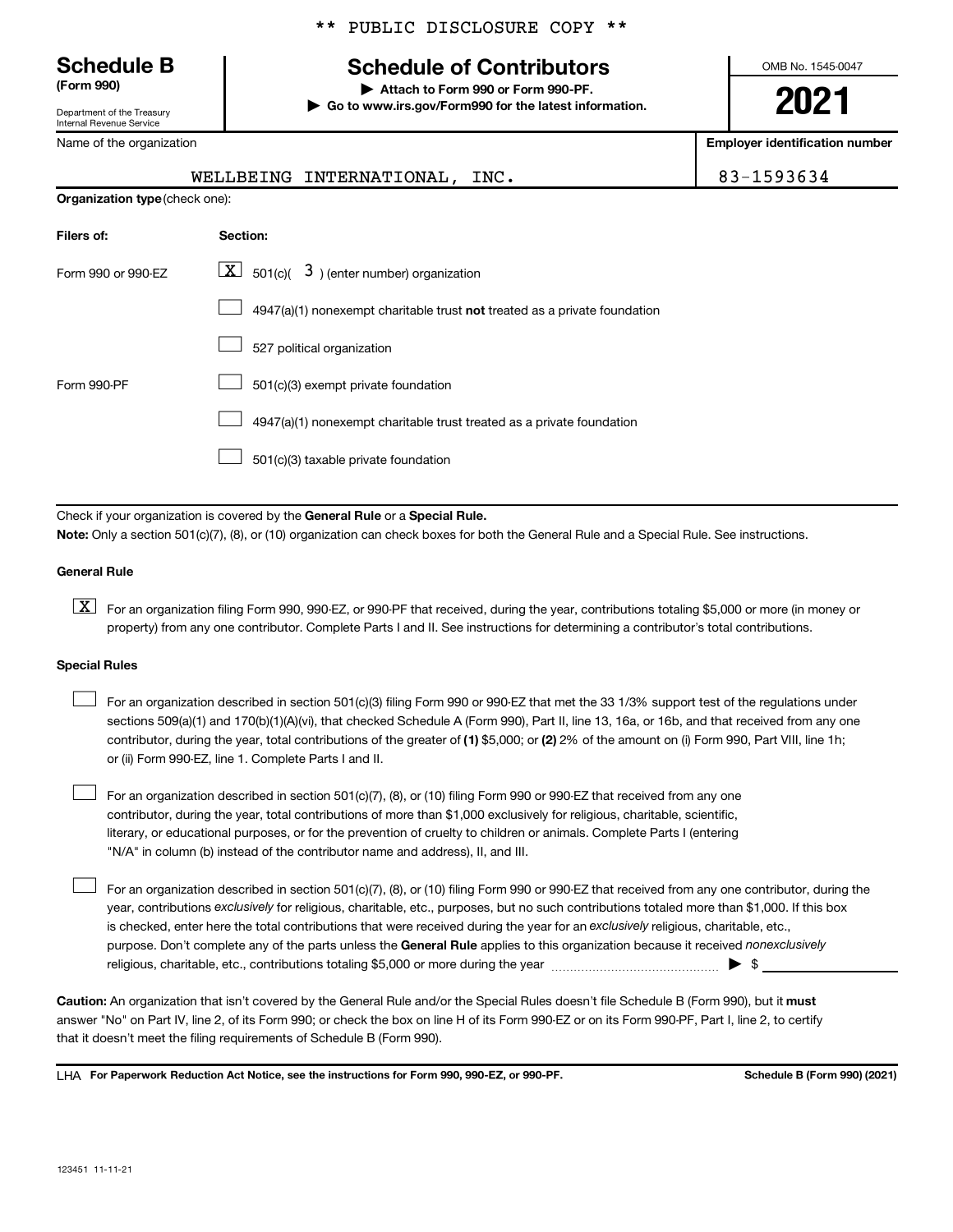14

123452 11-11-21 **Schedule B (Form 990) (2021)**

| Schedule B (Form 990) (2021) | Page |
|------------------------------|------|

Name of organization

WELLBEING INTERNATIONAL, INC. | 83-1593634

**(a) No. (b) Name, address, and ZIP + 4 (c) Total contributions (d) Type of contribution Person Payroll Noncash (a) No. (b) Name, address, and ZIP + 4 (c) Total contributions (d) Type of contribution Person Payroll Noncash (a) No. (b) Name, address, and ZIP + 4 (c) Total contributions (d) Type of contribution Person Payroll Noncash (a) No. (b) Name, address, and ZIP + 4 (c) Total contributions (d) Type of contribution Person Payroll Noncash (a) No. (b) Name, address, and ZIP + 4 (c) Total contributions (d) Type of contribution Person Payroll Noncash (a) No. (b) Name, address, and ZIP + 4 (c) Total contributions (d) Type of contribution Person Payroll Noncash Part I** Contributors (see instructions). Use duplicate copies of Part I if additional space is needed. \$ (Complete Part II for noncash contributions.) \$ (Complete Part II for noncash contributions.) \$ (Complete Part II for noncash contributions.) \$ (Complete Part II for noncash contributions.) \$ (Complete Part II for noncash contributions.) \$ (Complete Part II for noncash contributions.)  $\lfloor x \rfloor$  $\Box$  $\Box$  $\boxed{\textbf{X}}$  $\Box$  $\Box$  $\boxed{\textbf{X}}$  $\Box$  $\Box$  $\boxed{\textbf{X}}$  $\Box$  $\Box$  $\boxed{\text{X}}$  $\Box$  $\Box$  $\boxed{\text{X}}$  $\Box$  $\Box$  $\begin{array}{|c|c|c|c|c|}\hline \ \text{1} & \text{Person} & \text{X} \ \hline \end{array}$ 8,575.  $2$  Person  $\overline{\text{X}}$ 15,000.  $\begin{array}{|c|c|c|c|c|c|}\hline \text{3} & \text{Person} & \text{X} \ \hline \end{array}$ 50,904.  $\begin{array}{|c|c|c|c|c|}\hline \text{4} & \text{Person} & \text{\textbf{X}}\ \hline \end{array}$ 10,916.  $\overline{5}$  Person  $\overline{X}$ 11,308.  $\overline{6}$  Person  $\overline{X}$ 25,000.

**Employer identification number**

19470427 745960 37610 2021.03031 WELLBEING INTERNATIONAL, IN 37610\_\_1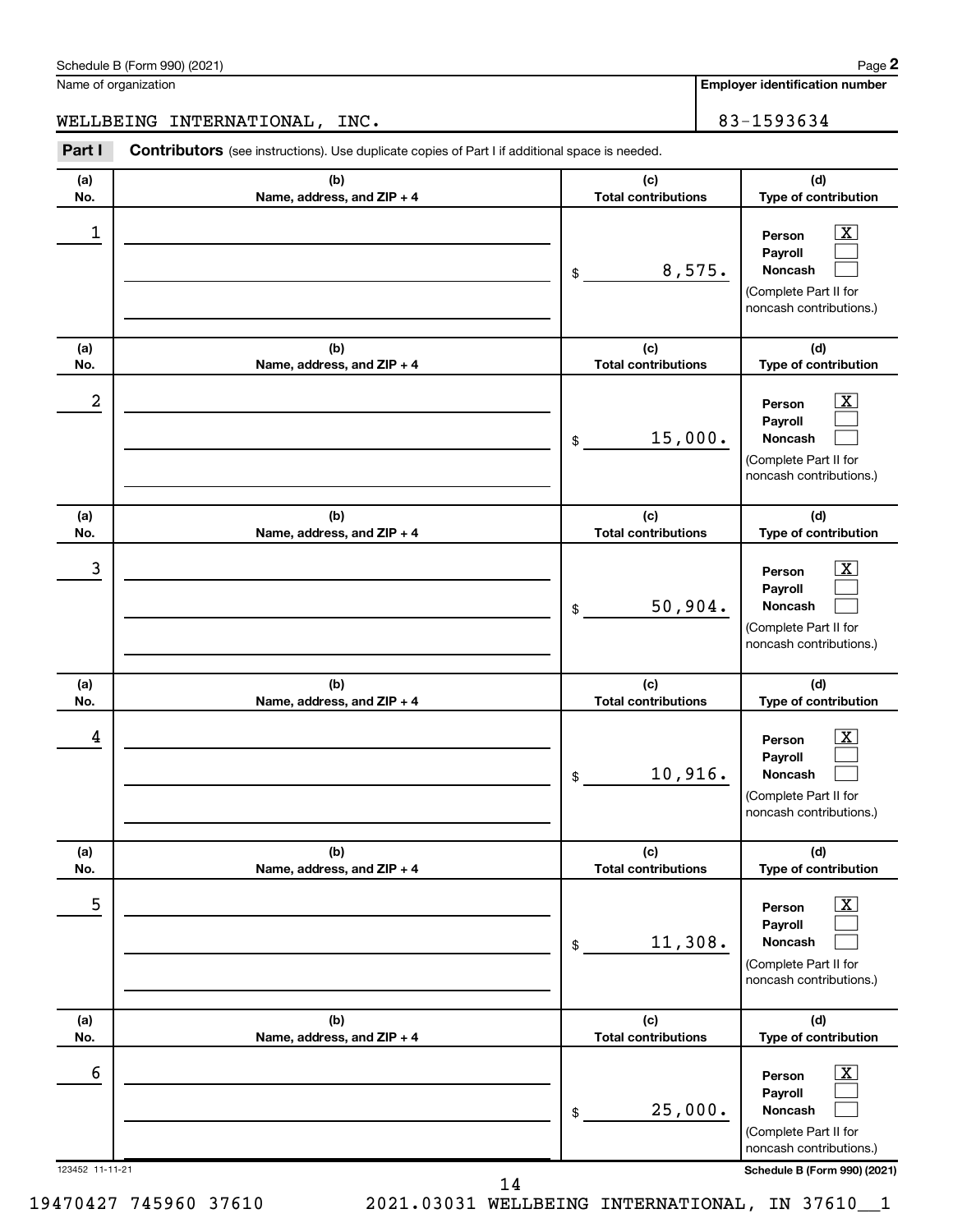| (a) | (b)                        | (c)                        | (d)                                                                                                             |
|-----|----------------------------|----------------------------|-----------------------------------------------------------------------------------------------------------------|
| No. | Name, address, and ZIP + 4 | <b>Total contributions</b> | Type of contribution                                                                                            |
| 7   |                            | 32,051.<br>\$              | $\boxed{\textbf{X}}$<br>Person<br>Payroll<br><b>Noncash</b><br>(Complete Part II for<br>noncash contributions.) |
| (a) | (b)                        | (c)                        | (d)                                                                                                             |
| No. | Name, address, and ZIP + 4 | <b>Total contributions</b> | Type of contribution                                                                                            |
|     |                            | \$                         | Person<br>Payroll<br>Noncash<br>(Complete Part II for<br>noncash contributions.)                                |
| (a) | (b)                        | (c)                        | (d)                                                                                                             |
| No. | Name, address, and ZIP + 4 | <b>Total contributions</b> | Type of contribution                                                                                            |
|     |                            | \$                         | Person<br>Payroll<br>Noncash<br>(Complete Part II for<br>noncash contributions.)                                |
| (a) | (b)                        | (c)                        | (d)                                                                                                             |
| No. | Name, address, and ZIP + 4 | <b>Total contributions</b> | Type of contribution                                                                                            |
|     |                            | \$                         | Person<br>Payroll<br>Noncash<br>(Complete Part II for<br>noncash contributions.)                                |
| (a) | (b)                        | (c)                        | (d)                                                                                                             |
| No. | Name, address, and ZIP + 4 | <b>Total contributions</b> | Type of contribution                                                                                            |
|     |                            | \$                         | Person<br>Payroll<br>Noncash<br>(Complete Part II for<br>noncash contributions.)                                |
| (a) | (b)                        | (c)                        | (d)                                                                                                             |
| No. | Name, address, and ZIP + 4 | <b>Total contributions</b> | Type of contribution                                                                                            |
|     |                            | \$                         | Person<br>Payroll<br>Noncash<br>(Complete Part II for<br>noncash contributions.)                                |

Schedule B (Form 990) (2021) Name of organization

WELLBEING INTERNATIONAL, INC. 83-1593634

**Part I** Contributors (see instructions). Use duplicate copies of Part I if additional space is needed.

**Employer identification number**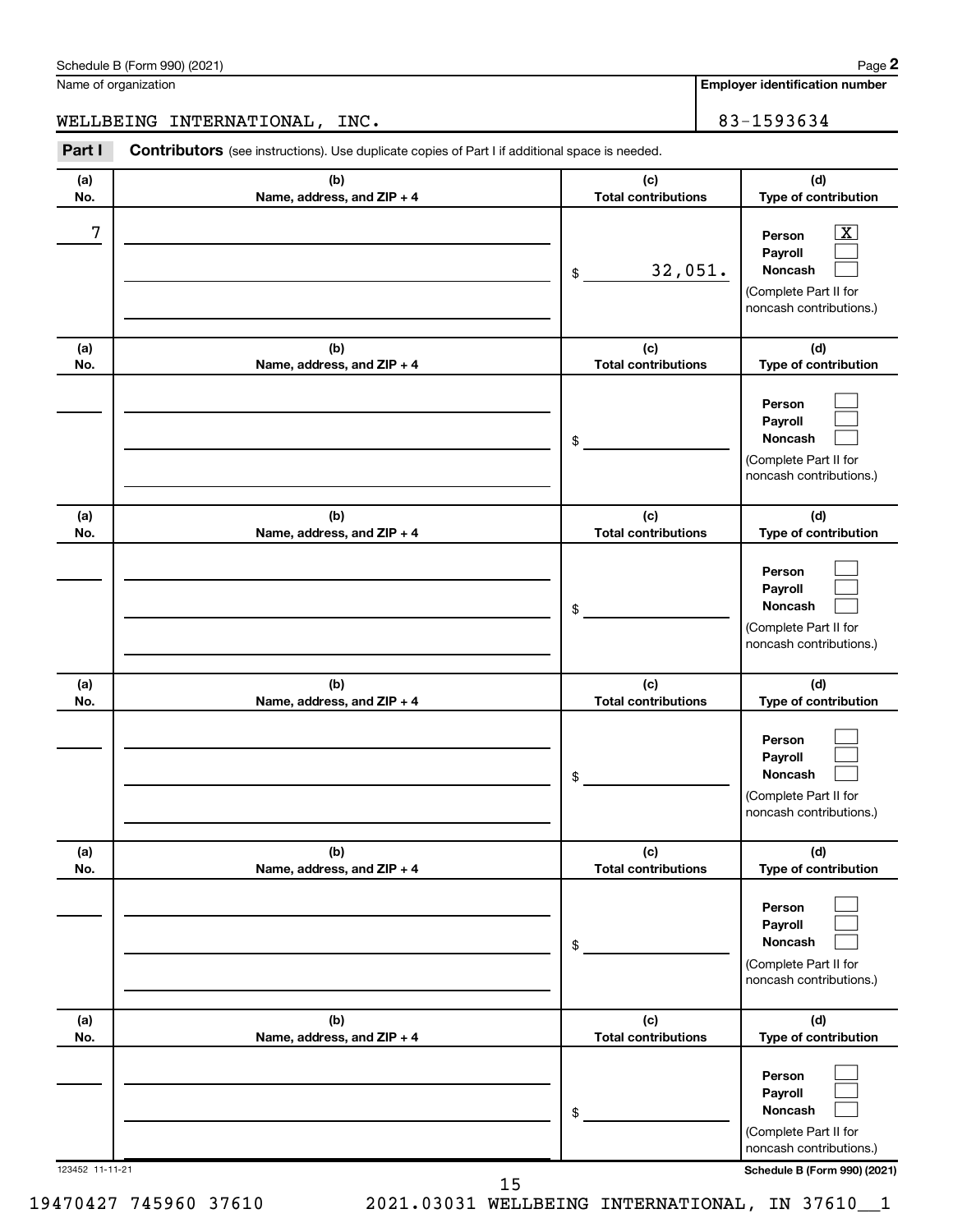| Part II                      | Noncash Property (see instructions). Use duplicate copies of Part II if additional space is needed. |                                                 |                      |
|------------------------------|-----------------------------------------------------------------------------------------------------|-------------------------------------------------|----------------------|
| (a)<br>No.<br>from<br>Part I | (b)<br>Description of noncash property given                                                        | (c)<br>FMV (or estimate)<br>(See instructions.) | (d)<br>Date received |
|                              |                                                                                                     | $$\circ$$                                       |                      |
| (a)<br>No.<br>from<br>Part I | (b)<br>Description of noncash property given                                                        | (c)<br>FMV (or estimate)<br>(See instructions.) | (d)<br>Date received |
|                              |                                                                                                     | \$                                              |                      |
| (a)<br>No.<br>from<br>Part I | (b)<br>Description of noncash property given                                                        | (c)<br>FMV (or estimate)<br>(See instructions.) | (d)<br>Date received |
|                              |                                                                                                     | \$                                              |                      |
| (a)<br>No.<br>from<br>Part I | (b)<br>Description of noncash property given                                                        | (c)<br>FMV (or estimate)<br>(See instructions.) | (d)<br>Date received |
|                              |                                                                                                     | \$                                              |                      |
| (a)<br>No.<br>from<br>Part I | (b)<br>Description of noncash property given                                                        | (c)<br>FMV (or estimate)<br>(See instructions.) | (d)<br>Date received |
|                              |                                                                                                     | \$                                              |                      |
| (a)<br>No.<br>from<br>Part I | (b)<br>Description of noncash property given                                                        | (c)<br>FMV (or estimate)<br>(See instructions.) | (d)<br>Date received |
|                              |                                                                                                     | \$                                              |                      |

19470427 745960 37610 2021.03031 WELLBEING INTERNATIONAL, IN 37610\_\_1

**Employer identification number**

**3**

#### Schedule B (Form 990) (2021) Name of organization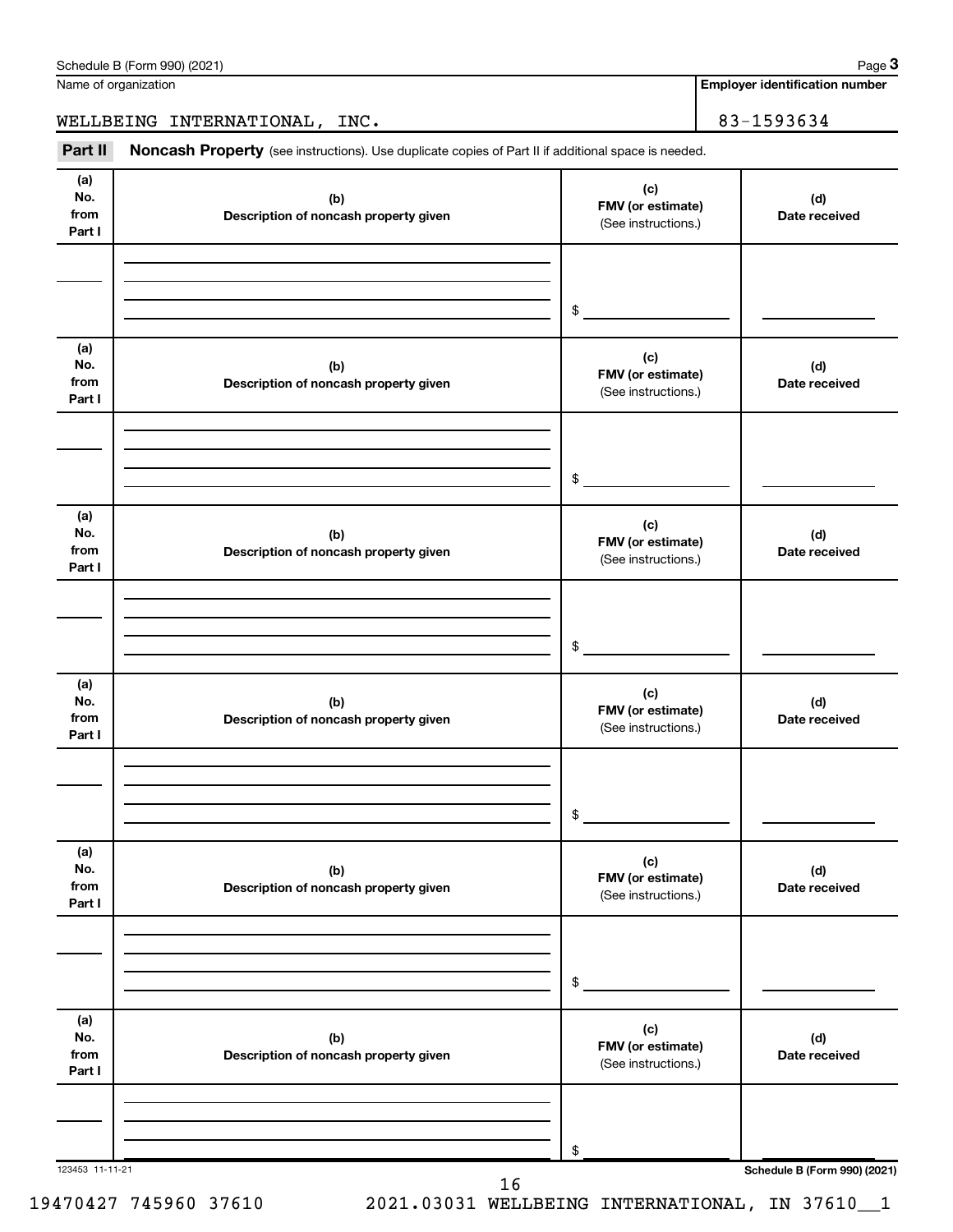|                           | Schedule B (Form 990) (2021)                                                                                                                                                                                                                                                                                                                                       |                                          | Page 4                                                                                                                                                         |  |  |
|---------------------------|--------------------------------------------------------------------------------------------------------------------------------------------------------------------------------------------------------------------------------------------------------------------------------------------------------------------------------------------------------------------|------------------------------------------|----------------------------------------------------------------------------------------------------------------------------------------------------------------|--|--|
|                           | Name of organization                                                                                                                                                                                                                                                                                                                                               |                                          | <b>Employer identification number</b>                                                                                                                          |  |  |
|                           | WELLBEING INTERNATIONAL, INC.                                                                                                                                                                                                                                                                                                                                      |                                          | 83-1593634                                                                                                                                                     |  |  |
| Part III                  | from any one contributor. Complete columns (a) through (e) and the following line entry. For organizations<br>completing Part III, enter the total of exclusively religious, charitable, etc., contributions of \$1,000 or less for the year. (Enter this info. once.) $\blacktriangleright$ \$<br>Use duplicate copies of Part III if additional space is needed. |                                          | Exclusively religious, charitable, etc., contributions to organizations described in section 501(c)(7), (8), or (10) that total more than \$1,000 for the year |  |  |
| (a) No.<br>from<br>Part I | (b) Purpose of gift                                                                                                                                                                                                                                                                                                                                                | (c) Use of gift                          | (d) Description of how gift is held                                                                                                                            |  |  |
|                           |                                                                                                                                                                                                                                                                                                                                                                    |                                          |                                                                                                                                                                |  |  |
|                           |                                                                                                                                                                                                                                                                                                                                                                    | (e) Transfer of gift                     |                                                                                                                                                                |  |  |
|                           | Transferee's name, address, and ZIP + 4                                                                                                                                                                                                                                                                                                                            | Relationship of transferor to transferee |                                                                                                                                                                |  |  |
|                           |                                                                                                                                                                                                                                                                                                                                                                    |                                          |                                                                                                                                                                |  |  |
| (a) No.<br>from<br>Part I | (b) Purpose of gift                                                                                                                                                                                                                                                                                                                                                | (c) Use of gift                          | (d) Description of how gift is held                                                                                                                            |  |  |
|                           |                                                                                                                                                                                                                                                                                                                                                                    |                                          |                                                                                                                                                                |  |  |
|                           |                                                                                                                                                                                                                                                                                                                                                                    | (e) Transfer of gift                     |                                                                                                                                                                |  |  |
|                           | Transferee's name, address, and ZIP + 4                                                                                                                                                                                                                                                                                                                            | Relationship of transferor to transferee |                                                                                                                                                                |  |  |
|                           |                                                                                                                                                                                                                                                                                                                                                                    |                                          |                                                                                                                                                                |  |  |
| (a) No.                   |                                                                                                                                                                                                                                                                                                                                                                    |                                          |                                                                                                                                                                |  |  |
| from<br>Part I            | (b) Purpose of gift                                                                                                                                                                                                                                                                                                                                                | (c) Use of gift                          | (d) Description of how gift is held                                                                                                                            |  |  |
|                           |                                                                                                                                                                                                                                                                                                                                                                    |                                          |                                                                                                                                                                |  |  |
|                           |                                                                                                                                                                                                                                                                                                                                                                    | (e) Transfer of gift                     |                                                                                                                                                                |  |  |
|                           | Transferee's name, address, and ZIP + 4                                                                                                                                                                                                                                                                                                                            |                                          | Relationship of transferor to transferee                                                                                                                       |  |  |
|                           |                                                                                                                                                                                                                                                                                                                                                                    |                                          |                                                                                                                                                                |  |  |
| (a) No.<br>from<br>Part I | (b) Purpose of gift                                                                                                                                                                                                                                                                                                                                                | (c) Use of gift                          | (d) Description of how gift is held                                                                                                                            |  |  |
|                           |                                                                                                                                                                                                                                                                                                                                                                    |                                          |                                                                                                                                                                |  |  |
|                           | (e) Transfer of gift                                                                                                                                                                                                                                                                                                                                               |                                          |                                                                                                                                                                |  |  |
|                           | Transferee's name, address, and ZIP + 4                                                                                                                                                                                                                                                                                                                            |                                          | Relationship of transferor to transferee                                                                                                                       |  |  |
|                           |                                                                                                                                                                                                                                                                                                                                                                    |                                          |                                                                                                                                                                |  |  |
| 123454 11-11-21           |                                                                                                                                                                                                                                                                                                                                                                    | 17                                       | Schedule B (Form 990) (2021)                                                                                                                                   |  |  |

19470427 745960 37610 2021.03031 WELLBEING INTERNATIONAL, IN 37610\_\_1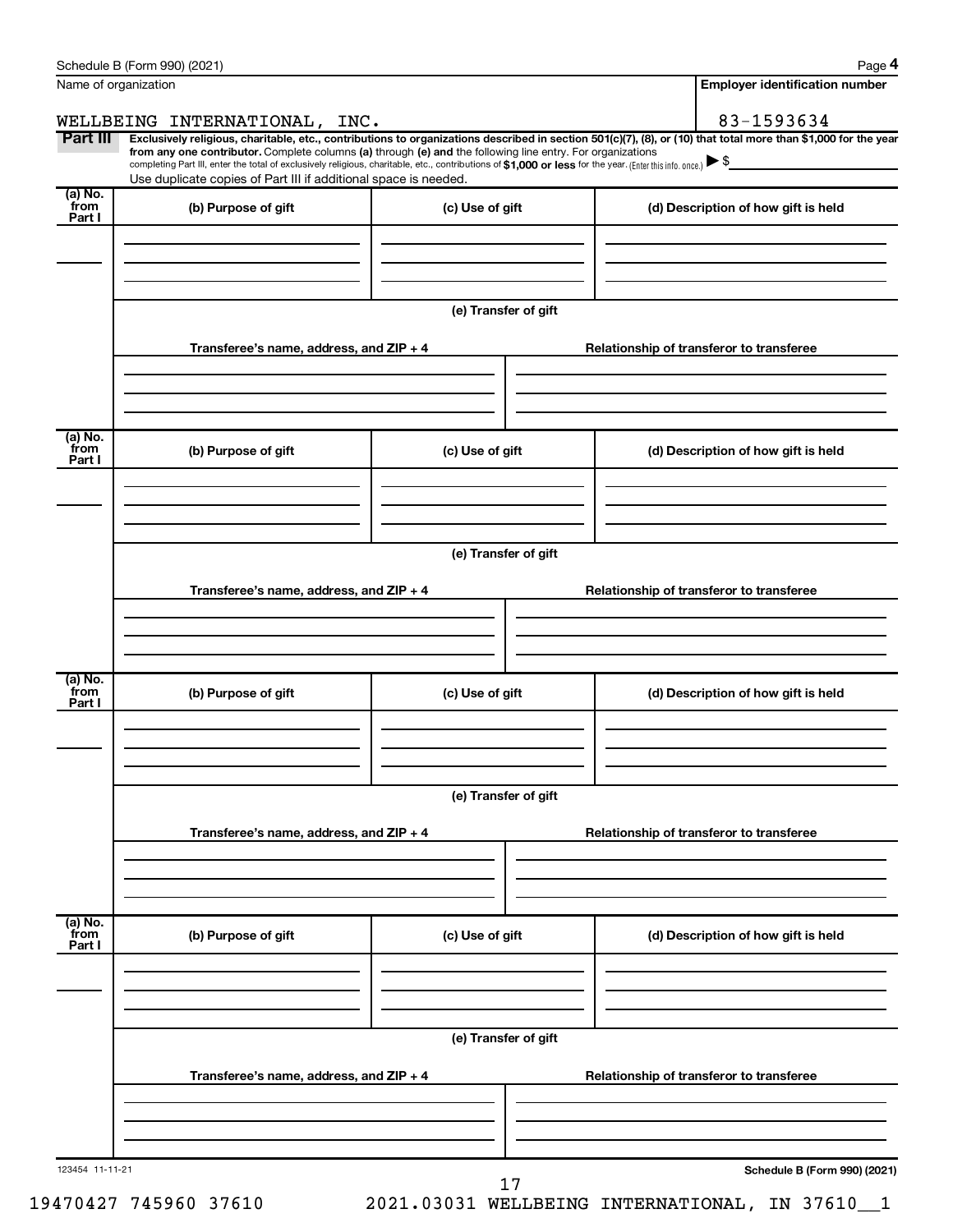Department of the Treasury Internal Revenue Service

Name of the organization

**(Form 990)**

SCHEDULE O **Supplemental Information to Form 990 or 990-EZ 2021<br>(Form 990) Complete to provide information for responses to specific questions on** 

**Complete to provide information for responses to specific questions on Form 990 or 990-EZ or to provide any additional information. | Attach to Form 990 or Form 990-EZ.**

**| Go to www.irs.gov/Form990 for the latest information.**

**Open to Public Inspection Employer identification number**

OMB No. 1545-0047

FORM 990-EZ, PART I, LINE 10, GRANTS AND SIMILAR AMOUNTS PAID:

WELLBEING INTERNATIONAL, INC.

ACTIVITY CLASSIFICATION: GRANTS

GRANTEE NAME: ASOCIACION HUMANITARIA PARA LA PROTECCION ANIMAL

DE COSTA RICA

GRANTEE ADDRESS: 2 KM BEFORE "CLUB CAMPESTRE EL CASTILLO"

HEREDIA PROVINCE, SAN RAFAEL, COSTA RICA

GRANTEE RELATIONSHIP: NONE

AMOUNT GIVEN: 10,000.

ACTIVITY CLASSIFICATION: GRANTS

GRANTEE NAME: MAYHEW

GRANTEE ADDRESS: TRENMAR GARDENS, KENSAL GREEN

LONDON, UNITED KINGDOM NW10 6BJ

GRANTEE RELATIONSHIP: NONE

AMOUNT GIVEN: 10,916.

TOTAL INCLUDED ON FORM 990-EZ, LINE 10 20,916.

FORM 990-EZ, PART I, LINE 16, OTHER EXPENSES:

| DESCRIPTION OF OTHER EXPENSES:                                                       | AMOUNT:                           |
|--------------------------------------------------------------------------------------|-----------------------------------|
| INFORMATION TECHNOLOGY                                                               | 45,556.                           |
| CONFERENCES, CONVENTIONS AND MEETINGS                                                | 721.                              |
| DEPRECIATION AND AMORTIZATION                                                        | 905.                              |
| <b>INSURANCE</b>                                                                     | 1,456.                            |
| <b>MISCELLANEOUS</b>                                                                 | 1,639.                            |
| SUBSCRIPTIONS                                                                        | 1,377.                            |
| LHA For Paperwork Reduction Act Notice, see the Instructions for Form 990 or 990-EZ. | <b>Schedule O (Form 990) 2021</b> |
| 132211 11-11-21                                                                      |                                   |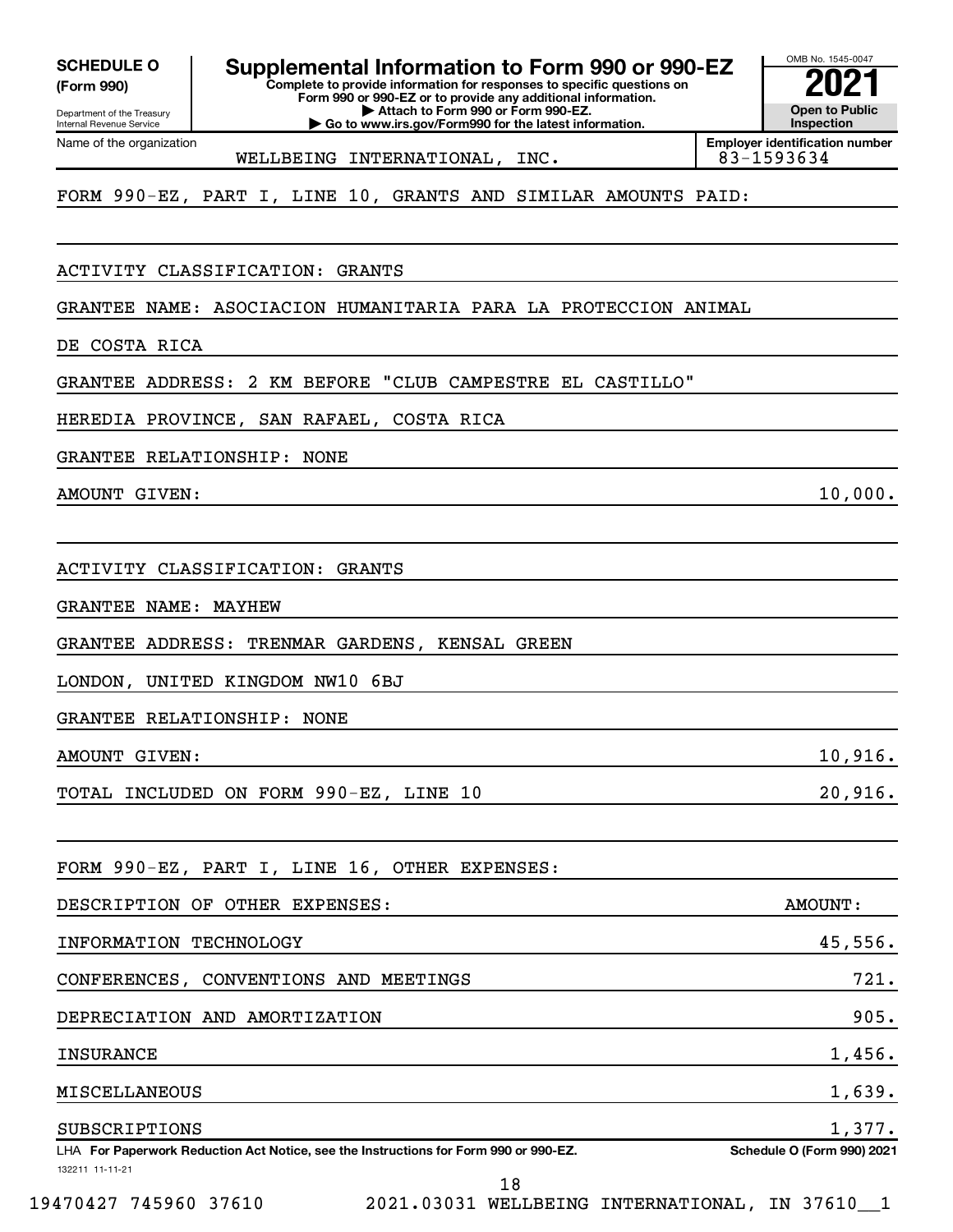| Schedule O (Form 990) 2021<br>Name of the organization                  |              |             | <b>Employer identification number</b> | Page 2     |
|-------------------------------------------------------------------------|--------------|-------------|---------------------------------------|------------|
| WELLBEING INTERNATIONAL, INC.                                           |              |             | 83-1593634                            |            |
| TOTAL TO FORM 990-EZ, LINE 16                                           |              |             |                                       | 51,654.    |
| FORM 990-EZ, PART II, LINE 24, OTHER ASSETS:                            |              |             |                                       |            |
| DESCRIPTION                                                             | BEG. OF YEAR |             | END OF YEAR                           |            |
| PREPAID EXPENSES                                                        |              | 14,932.     |                                       | 14,085.    |
| CONTRIBUTIONS RECEIVABLE                                                |              | 645.        |                                       | 51,654.    |
| FIXED ASSETS - SOFTWARE                                                 |              | 2,135.      |                                       | 1,230.     |
| INTANGIBLE ASSET - TRADEMARK                                            |              | 1,710.      | 1,710.                                |            |
| TOTAL TO FORM 990-EZ, LINE 24                                           |              | 19,422.     |                                       | 68,679.    |
| FORM 990-EZ, PART II, LINE 26, OTHER LIABILITIES:                       |              |             |                                       |            |
| DESCRIPTION                                                             | BEG. OF YEAR |             | END OF YEAR                           |            |
| ACCOUNTS PAYABLE AND ACCRUED EXPENSES                                   |              | 800.        |                                       | 2,270.     |
| REFUNDABLE ADVANCES                                                     |              | 103,826.    |                                       | $60,467$ . |
| TOTAL TO FORM 990-EZ, LINE 26                                           |              | $104,626$ . |                                       | 62,737.    |
| FORM 990-EZ, PART III, PRIMARY EXEMPT PURPOSE - WELLBEING INTERNATIONAL |              |             |                                       |            |
| SEEKS TO ACHIEVE OPTIMAL WELLBEING FOR PEOPLE, ANIMALS, AND THE         |              |             |                                       |            |
| ENVIRONMENT THROUGH COLLABORATIVE ENGAGEMENT, EDUCATION, DIRECT CARE,   |              |             |                                       |            |
| AND SCIENCE.                                                            |              |             |                                       |            |
| FORM 990-EZ, PART III, LINE 28, PROGRAM SERVICE ACCOMPLISHMENTS:        |              |             |                                       |            |
| EDUCATION, ENGAGEMENT & POLICY - WBI PRODUCED 22                        |              |             |                                       |            |
| NEWSLETTERS IN 2021, 11 OF THE MORE TECHNICAL WELLBEING                 |              |             |                                       |            |
| NEWS & 11 TALES OF WELLBEING, 3 INTERNATIONAL WEBINARS,                 |              |             |                                       |            |
| AND CONTINUED TO DEVELOP A PROGRAM OF SOCIAL MEDIA OUTREACH. WBI        |              |             |                                       |            |
| ENGAGES IN DOMESTIC AND INTERNATIONAL POLICY DISCUSSIONS ON ISSUES      |              |             |                                       |            |
| AFFECTING THE PEOPLE, ANIMALS, AND ENVIRONMENT TRIAD, INCLUDING HUMANE  |              |             |                                       |            |
| 132212 11-11-21<br>19                                                   |              |             | <b>Schedule O (Form 990) 2021</b>     |            |
| 19470427 745960 37610 2021.03031 WELLBEING INTERNATIONAL, IN 37610 1    |              |             |                                       |            |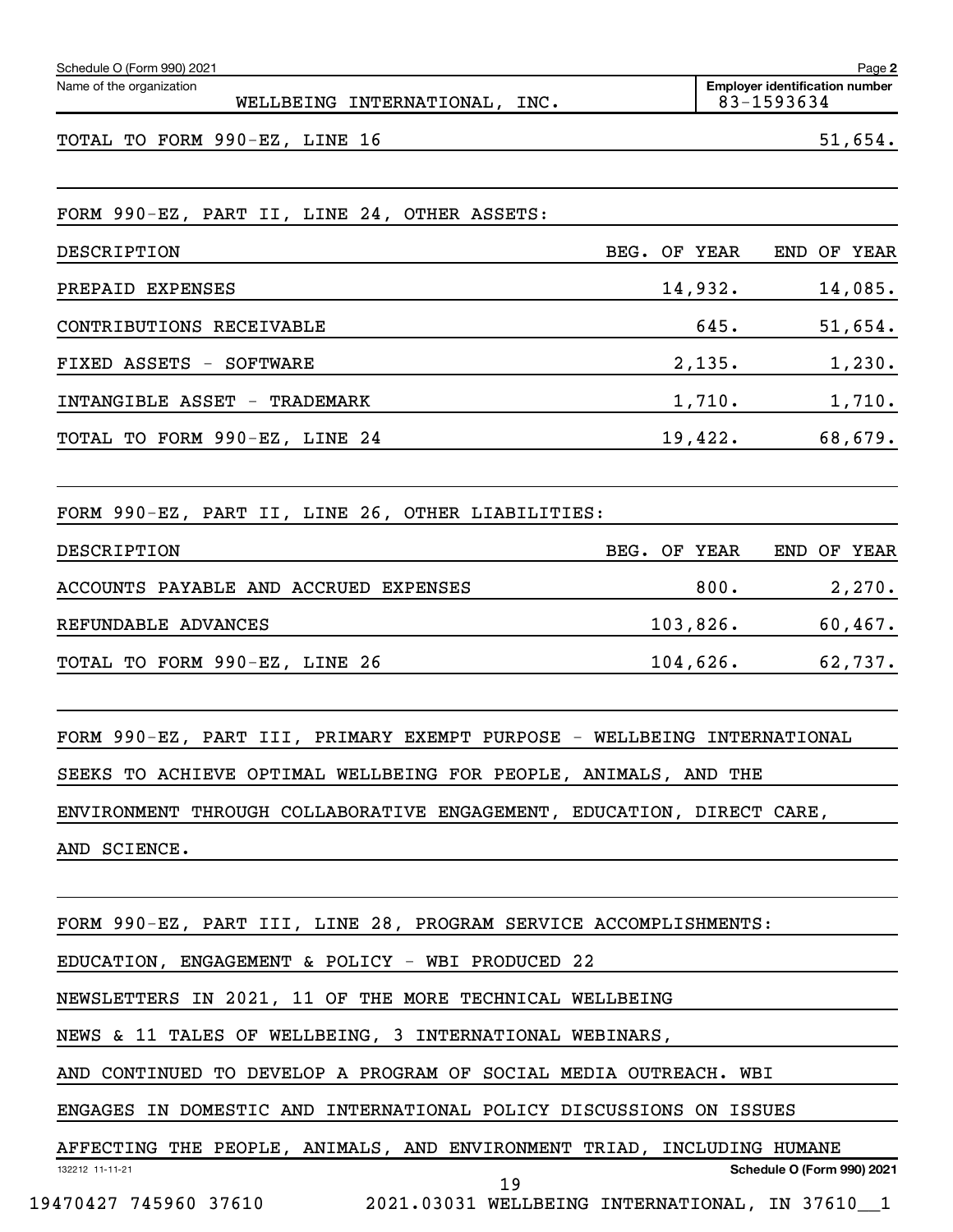| Schedule O (Form 990) 2021                                              | Page 2                                              |  |  |  |  |
|-------------------------------------------------------------------------|-----------------------------------------------------|--|--|--|--|
| Name of the organization<br>WELLBEING INTERNATIONAL, INC.               | <b>Employer identification number</b><br>83-1593634 |  |  |  |  |
| DOG MANAGEMENT, RESEARCH ANIMAL USE, AND WILDLIFE CONSERVATION. THE     |                                                     |  |  |  |  |
| WELLBEING INTERNATIONAL STUDIES REPOSITORY HAD CLOSE TO 500,000         |                                                     |  |  |  |  |
| FULL-TEXT DOWNLOADS IN 2021. THE WEBSITE RECORDED 30,000 USERS, AND     |                                                     |  |  |  |  |
| 64,000 PAGEVIEWS AND SOCIAL MEDIA HAD OVER 14 MILLION REACHES AND       |                                                     |  |  |  |  |
| 835,000 ENGAGEMENTS. (DONATED PROFESSIONAL SERVICES - \$274,500).       |                                                     |  |  |  |  |
|                                                                         |                                                     |  |  |  |  |
| FORM 990-EZ, PART III, LINE 29, PROGRAM SERVICE ACCOMPLISHMENTS:        |                                                     |  |  |  |  |
| HEALTHY, HUMANE COMMUNITIES - WBI IS CHAMPIONING GLOBAL                 |                                                     |  |  |  |  |
| HUMANE DOG MANAGEMENT, FOCUSING ON APPROACHES THAT ARE AND              |                                                     |  |  |  |  |
| HAVE BEEN SUCCESSFUL IN IMPROVING ROAMING DOG WELLBEING                 |                                                     |  |  |  |  |
| AND COMMUNITY LIVABILITY WITH FLAGSHIP PARTNERS IN INDIA, COSTA RICA,   |                                                     |  |  |  |  |
| AND AFGHANISTAN. IN 2021, WBI PARTNERS STERILIZED AND VACCINATED OVER   |                                                     |  |  |  |  |
| 30,000 DOGS. WBI DELIVERED A REPORT ON DOG SUPPLY & DEMAND IN THE USA   |                                                     |  |  |  |  |
| AND LAUNCHED A GLOBAL DOG CAMPAIGN WEBSITE FEATURING ITS FLAGSHIP       |                                                     |  |  |  |  |
| PARTNERS IN INDIA, COSTA RICA, AND AFGHANISTAN. WBI PROVIDED GRANTS TO  |                                                     |  |  |  |  |
| SUPPORT OUR GLOBAL DOG CAMPAIGN PARTNERS IN COSTA RICA AND AFGHANISTAN. |                                                     |  |  |  |  |
| (DONATED PROFESSIONAL SERVICES - \$95,500).                             |                                                     |  |  |  |  |
|                                                                         |                                                     |  |  |  |  |
| FORM 990-EZ, PART III, LINE 30, PROGRAM SERVICE ACCOMPLISHMENTS:        |                                                     |  |  |  |  |
| SUSTAINABILITY - PEOPLE, ANIMALS & ENVIRONMENT. WBI                     |                                                     |  |  |  |  |
| CONTINUES TO DEVELOP ITS IMPORTANT FEEL BETTER CAMPAIGN,                |                                                     |  |  |  |  |
| ENCOURAGING INDIVIDUAL CHOICES LEADING TO A MORE                        |                                                     |  |  |  |  |
| SUSTAINABLE WORLD. WBI FEATURED SUSTAINABILITY IN MANY OF ITS REPORTS   |                                                     |  |  |  |  |
| DISTRIBUTED VIA ITS NEWSLETTERS AND BOOSTED VIA SOCIAL MEDIA OUTLETS.   |                                                     |  |  |  |  |
| WBI CONTINUES TO DEVELOP A PROJECT TO LIMIT PLASTIC POLLUTION IN THE    |                                                     |  |  |  |  |
| (DONATED PROFESSIONAL SERVICES - \$18,500).<br>OCEANS.                  |                                                     |  |  |  |  |
|                                                                         |                                                     |  |  |  |  |

132212 11-11-21 **Schedule O (Form 990) 2021** FORM 990-EZ, PART III LINE 31, OTHER PROGRAM SERVICE ACCOMPLISHMENTS: 19470427 745960 37610 2021.03031 WELLBEING INTERNATIONAL, IN 37610\_\_1 20